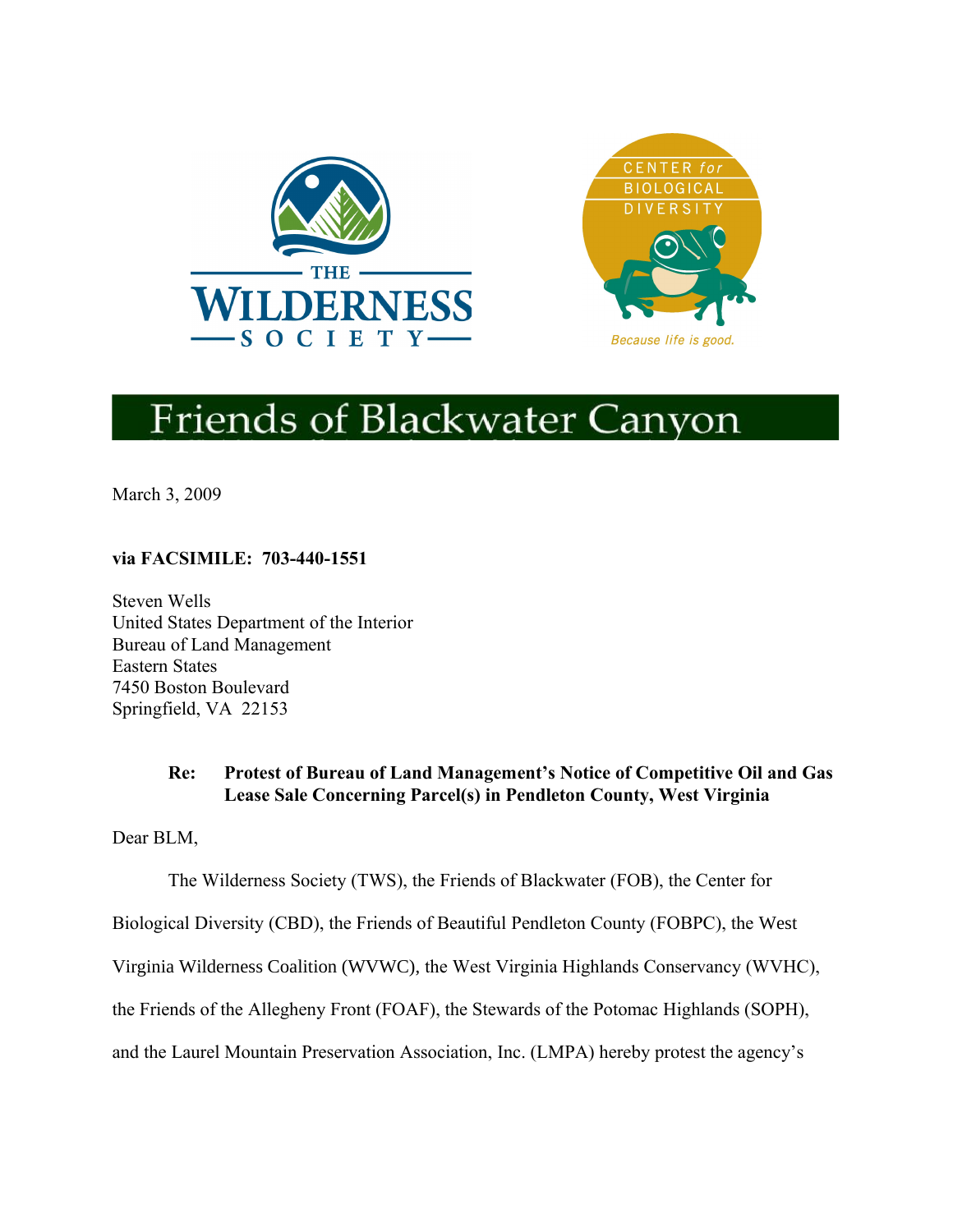planned offering of parcel ES-066-03/09 (WVES 55656 ACQ) at the March 19, 2009 lease sale in accordance with 43 C.F.R. § 3120.1-3.

#### **THE PROTESTING PARTIES AND THEIR INTERESTS**

The Wilderness Society, the Friends of Blackwater, the Center for Biological Diversity, the Friends of Beautiful Pendleton County, the West Virginia Wilderness Coalition, the West Virginia Highlands Conservancy, the Friends of the Allegheny Front, the Stewards of the Potomac Highlands, the Laurel Mountain Preservation Association, Inc, and many of our individual members, have a long-standing, well-documented involvement in public lands issues, the Monongahela National Forest (MNF) and the Spruce Knob - Seneca Rocks area in particular. Our organizations and members have provided numerous written comments on issues specific to the Spruce Knob - Seneca Rocks area, including the Forest Service's inventory and evaluation of the wilderness qualities of the Spruce Knob - Seneca Rocks area through the various roadless reviews and the wilderness evaluation for the 2006 Revised Land Management Plan (Forest Plan). In addition, we have submitted specific proposals depicting the wilderness character of Seneca Creek and the need for its protection throughout these processes. We have also submitted comments on other related matters that apply to the area, including site-specific projects and the Monongahela NF Land Management Plan and Environmental Impact Statement (LMP/EIS) in general.

The Wilderness Society (TWS), founded in 1935, works to protect America's wilderness and wildlife and to develop a nationwide network of wild lands through public education,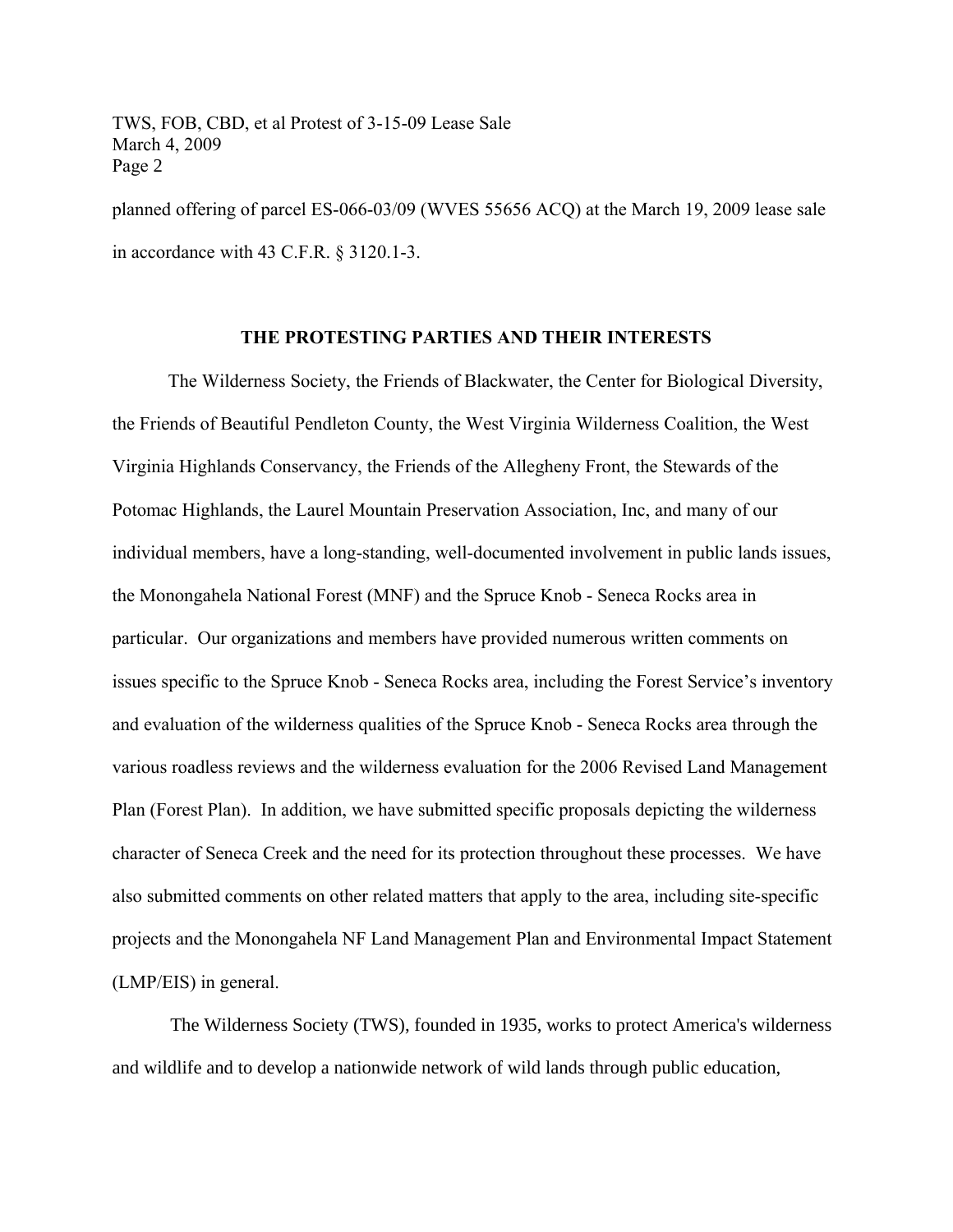scientific analysis and advocacy. Our goal is to ensure that future generations will enjoy the clean air and water, wildlife, beauty and opportunities for recreation and renewal that pristine forests, rivers, deserts and mountains provide. TWS has over 800 West Virginia members and more than 310,000 members and supporters nationwide. Our members have a long-established history of involvement and interest in the protection and management of public lands in West Virginia, particularly in potential wilderness areas, and are especially concerned about the impacts of mineral leasing and development on West Virginia's wildlands. TWS was instrumental in advocating for and achieving the passage of the Wilderness Act of 1964 (and in the designation of millions of acres of wilderness across the nation since then) and has a continuing interest in ensuring the protection of wilderness quality lands under the jurisdiction of the Forest Service. TWS members use the disputed lease lands for hunting, fishing, hiking, backpacking, photography, wildlife viewing, and other recreational, aesthetic, and educational purposes. TWS is also a member of the West Virginia Wilderness Coalition. In addition, TWS has a long standing interest in the West Virginia northern flying squirrel, Indiana bat, Virginia big-eared bat and Cheat Mountain salamander whose habitat occurs on these parcels. TWS participated in the recent delisting process for the flying squirrel, filing comments at every stage of the Fish and Wildlife Service process.

Friends of Blackwater (FOB) is a not-for-profit West Virginia membership organization devoted to preserving wilderness and wildlife; protecting West Virginia's forests, parks, rivers, wild lands, unique habitats and endangered species; and fostering a West Virginia land preservation ethic. FOB has over 10,000 members and supporters. FOB also has a long-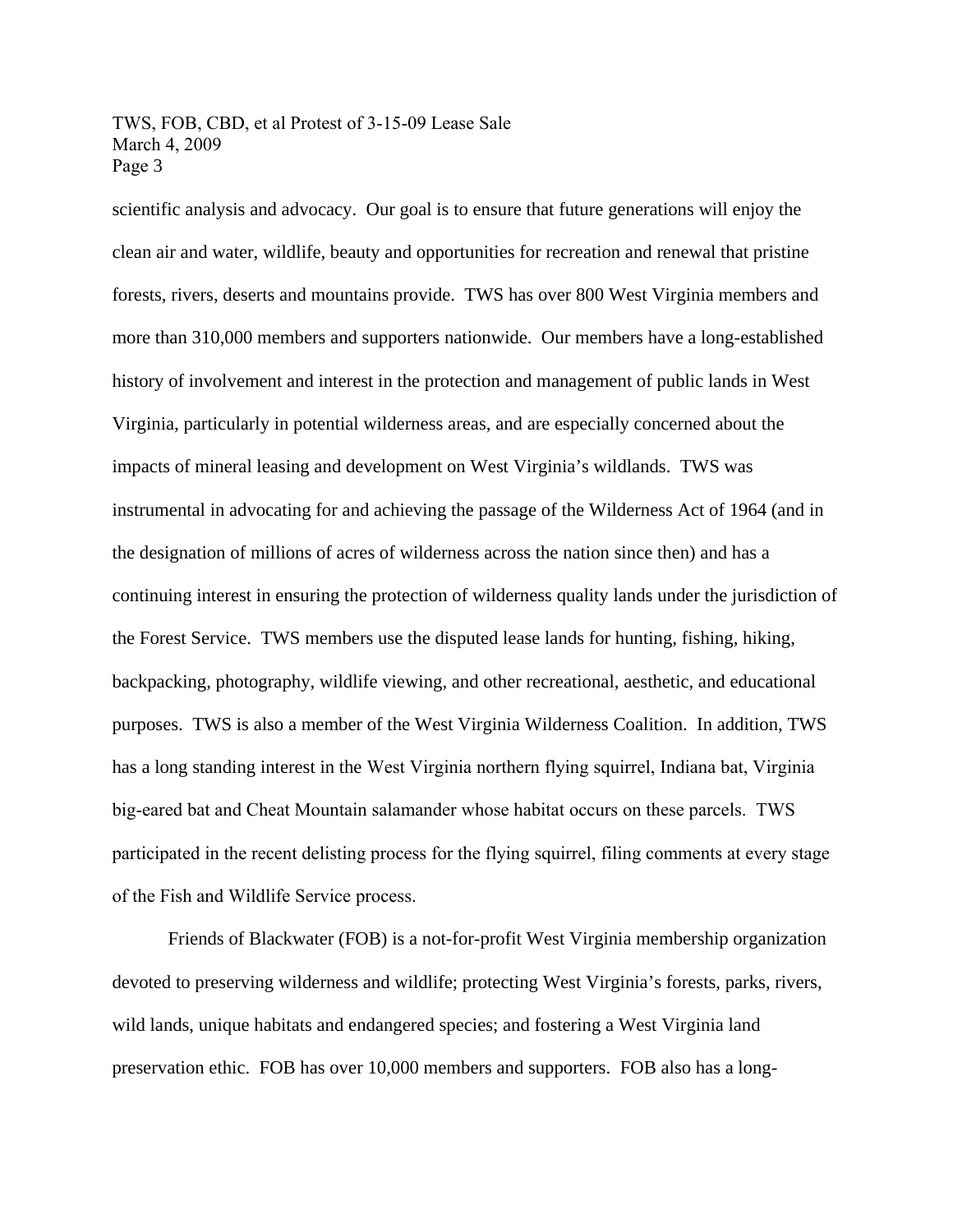standing interest in the West Virginia northern flying squirrel, Glaucomys sabrinus fuscus. FOB has supported studies of the flying squirrel; staff of FOB has communicated with scientists from a number of states and Canada on the squirrel's natural history and status and collected a large library of information of this squirrel. FOB also works to protect West Virginia's endangered bats both on and off the Monongahela National Forest. We have collected information on the Indiana and Virginia big-eared bat from the Forest Service, Fish and Wildlife Service and the West Virginia Department of Natural Resources. We have challenged these agencies to protect these bats on private land in the Cheat Canyon, the Blackwater Canyon and on the Ned Power Project in Grant County. We have commented on endangered bat protection in the Lower Clover Timber Sale, in relationship to the Berry Energy gas drilling in the Fernow Experimental Forest and road building along the Blackwater Canyon River Trail under the proposed AWP Easement. We raised concerns about the Monongahela National Forest's management of all of its endangered species in our comments on the Threatened and Endangered Species Amendment to the Forest Service Plan in 2003. This includes the Cheat Mountain salamander, the West Virginia northern flying squirrel, and the Indiana and Virginia big-eared bats. We have filed a 60-Day Notice of Intent to Sue the Forest Service and other federal agencies unless they change management plans and decisions related to bats. This is due to the new and devastating effects of White Nosed Syndrome (WNS) on bats in National Forests across the eastern United States. WNS has now been found in four caves in Pendleton County and one in Virginia just across the state line. We educate our 10,000 members and supporters about these issues through newsletters, our website and comments to the press.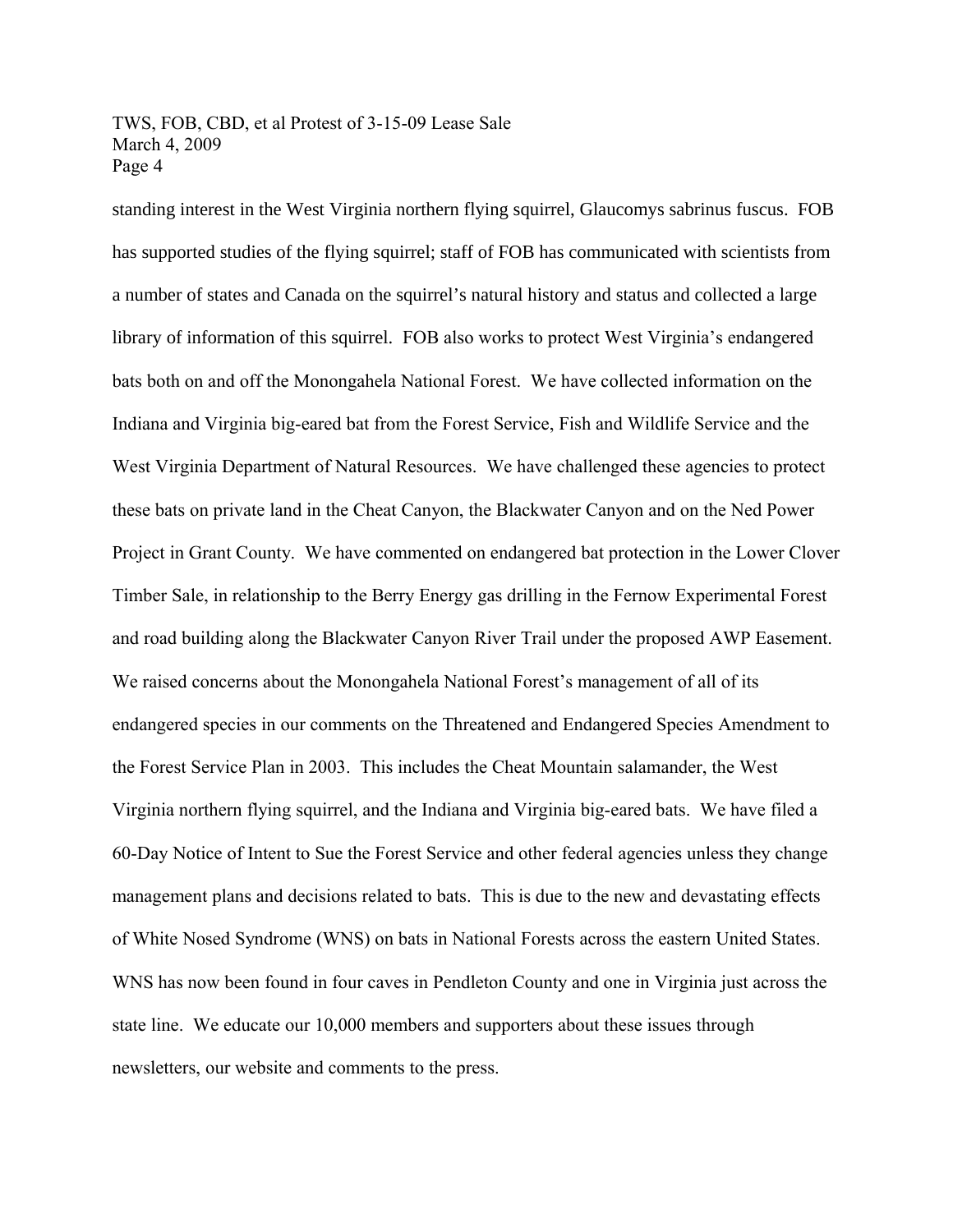Center for Biological Diversity (CBD) is a national non-profit organization with over 200,000 members and online activists. CBD's mission is to secure a future for all species, great and small, hovering on the brink of extinction. We do so through science, law, and creative media, with a focus on protecting the lands, waters, and climate that species need to survive. CBD has made climate change a primary focus of its work nationally, focusing on the needs of species imperiled by rising temperatures and changing climatic regimes, as well as defending crucial habitat threatened by fossil fuel extraction, especially on public lands. Because society needs to rapidly reduce greenhouse gas emissions and shift to renewable, less harmful energy sources in order to avoid catastrophic climate change, and because many stressors on species are intensifying, including shifting climate, public lands are more vital than ever as refugia for biodiversity. CBD is very concerned about any fossil fuel energy project on public land that may harm endangered species or their habitat. Endangered bats are among the species CBD has given particular attention, and since January 2008, CBD has worked to gain stronger protections for eastern bats threatened by the deadly white nose syndrome. Among the bats at risk from this disease in West Virginia are the federally listed Indiana bat and Virginia big-eared bat. Critical hibernacula for both species are found in Pendleton County, not far from the proposed oil and gas development.

Friends of Beautiful Pendleton County, Inc. (FOBPC) is a citizen organization in Pendleton County, West Virginia dedicated to preserving the rich heritage, protecting the natural environment and insuring that the residents and landowners of Pendleton County receive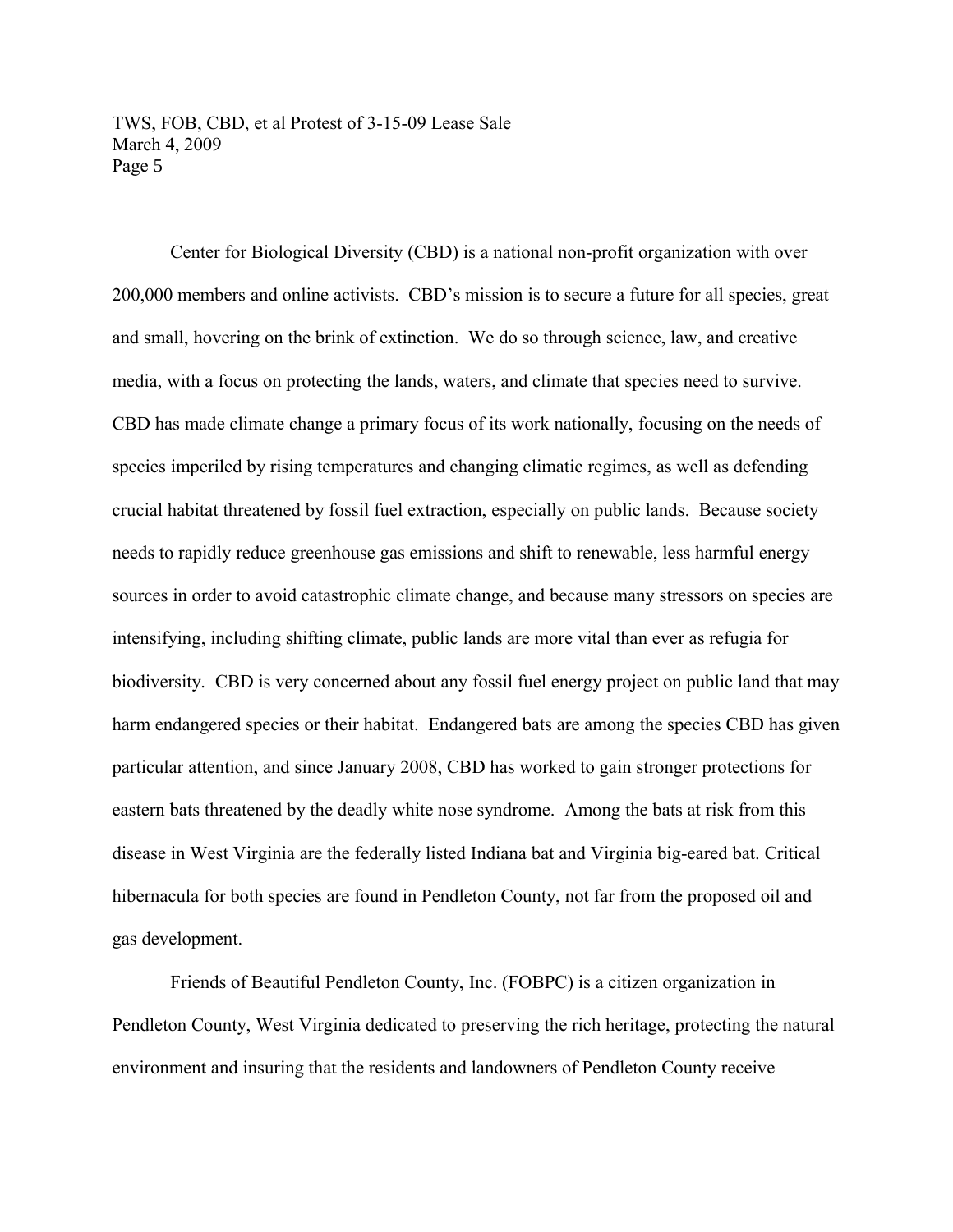responsible, factual information. FOBPC works to inform the residents and landowners about the potential affects on the natural environment, including the ecosystem on which our wildlife biodiversity depends, the potential economic affects on the county, its residents and landowners and the potential affects to the infrastructure of the county on which its economy, visitors, residents and landowners depend. FOBPC maintains a website, sponsors public meetings, and suggests or publishes newspaper articles and notices through which this information is made available to the public (excluding sensitive species locations) for educational purposes. FOBPC is not a membership organization, but has over 500 supporters.

The West Virginia Wilderness Coalition (WVWC) is a grassroots endeavor coordinated by the West Virginia Highlands Conservancy, the Sierra Club - West Virginia Chapter, The Wilderness Society and Campaign for America's Wilderness. We are supported by many other organizations, civic bodies and businesses across the state. The goal of the Coalition is to secure permanent protection for West Virginia's wildest places on federal, public lands through wilderness designation.

The West Virginia Highlands Conservancy (WVHC) through its Forest Watch program is a leader in protecting the Monongahela National Forest. The Highlands Conservancy provides West Virginians a strong voice for protecting this public resource from the exploiting and destructive forces of industry. We also give back to the Monongahela through trail maintenance projects as well as helping with forest restoration and other conservation efforts.

The Friends of the Allegheny Front (FOAF) is an organization whose purpose is to protect the natural beauty of the Allegheny Mountains.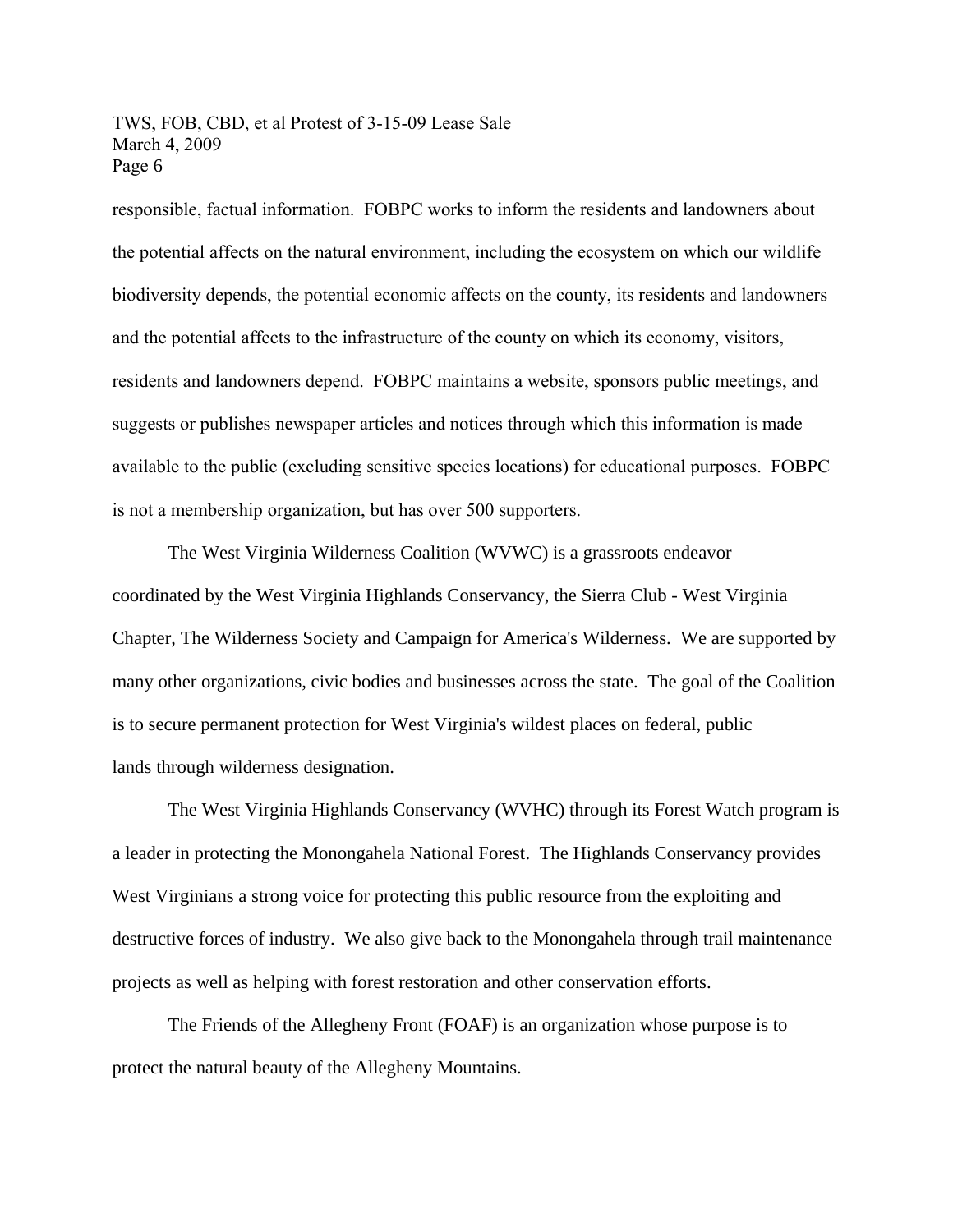The Stewards of the Potomac Highlands (SOPH) is an organization whose purpose is to "preserve open spaces, forests, farmland, and rural communities and foster stewardship of the Potomac Highlands."

The Laurel Mountain Preservation Association, Inc., is a non-profit organization, approved by the IRS as a  $501(c)(3)$  organization, and has over 70 members. As stated in our Articles of Incorporation, our purposes include preserving and protecting areas of particular scenic, geologic, biologic, historic, wilderness, and / or recreational importance in West Virginia and other states. Our purposes also include advocating governmental policies for the conservation and wise management of energy and natural resources of West Virginia and other states.

#### **STATEMENT OF REASONS**

This proposed lease parcel (consisting of 8 tracts) is located entirely on lands within the Spruce Knob - Seneca Rocks area including an area that the Forest Service (FS) identified and has officially recognized as having wilderness character (Seneca Creek). These lands also contain populations of and habitat for imperiled species, including the Endangered Species Act listed Virginia big-eared bat, Indiana bat, Cheat Mountain salamander and the recently delisted West Virginia northern flying squirrel. Exploration and development on the proposed lease would threaten significant harm to the wilderness character of these lands, the sensitive species that reside there, and other resources.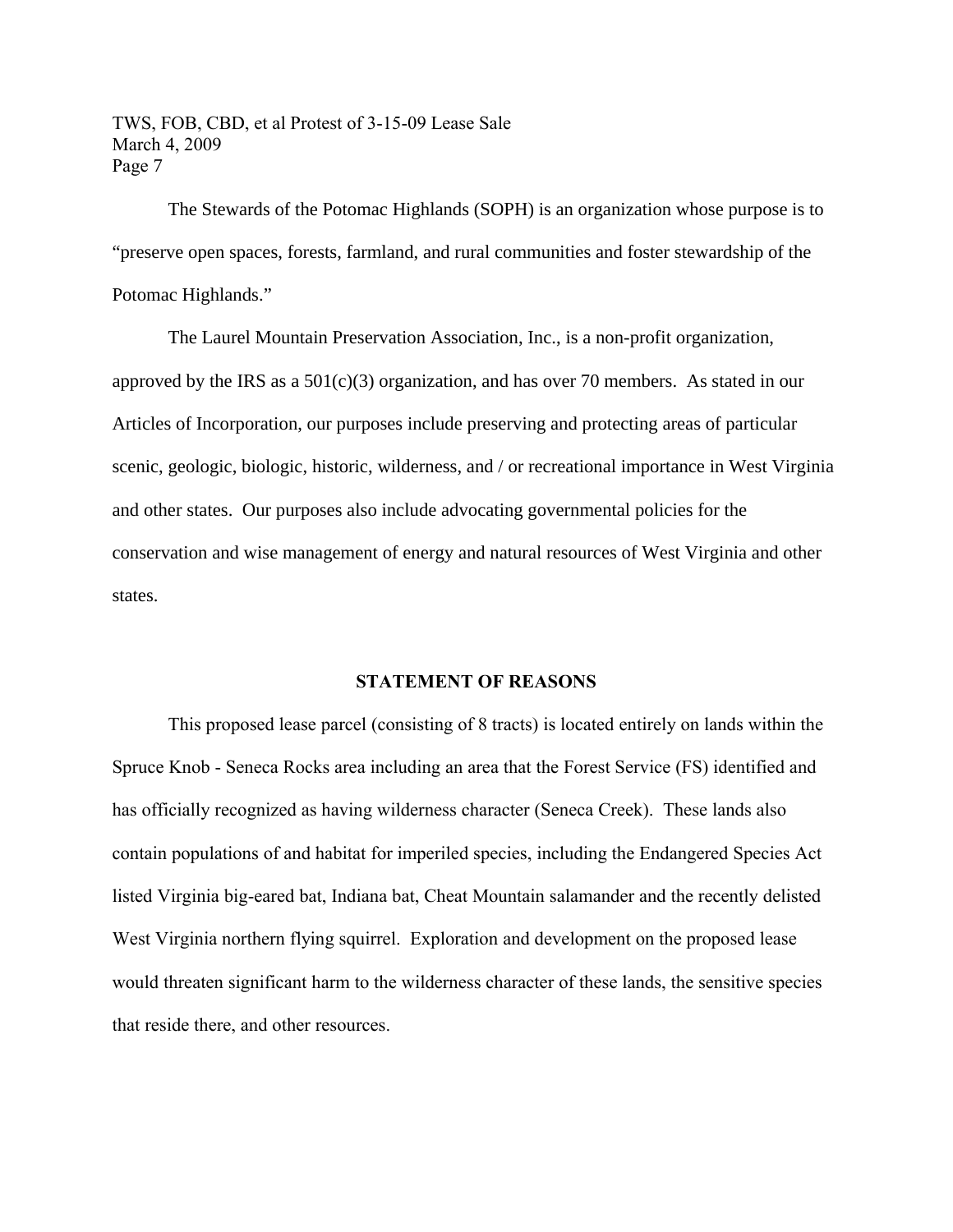Were the Bureau of Land Management (BLM) to offer this leases for sale, the agency would violate the National Environmental Policy Act, 42 U.S.C. §§ 4321 *et seq.* ("NEPA"); the National Forest Management Act, 16 U.S.C. § 1600 *et seq.* ("NFMA"); the Endangered Species Act, 16 U.S.C. §§ 1531 *et seq*. ("ESA"); the Clean Water Act, 33 U.S.C. § 1251 *et seq.* ("CWA"); WV Code of State Rules Title 47 Series 2 Requirements Governing Water Quality Standards; WV Code of State Rules Title 60 Series 5 Antidegradation Implementation Procedures; the National Historic Preservation Act, 16 U.S.C. § 470 *et seq.* ("NHPA"), and the Bureau of Land Management memorandum dated February 13, 2009 because the BLM and the FS have failed to, inter alia: (1) adequately analyze the threat of harm to the wilderness character, sensitive species, and other resources found on these lands and consider alternatives that would prevent some or all of these harms; (2) analyze and take measures to prevent harm to these resources; and (3) consult under Section 7 of the ESA with the U.S. Fish & Wildlife Service ("FWS") regarding these leases. Accordingly, BLM should withdraw these lease parcels from sale until the agency has fully complied with the aforementioned laws.

## **I. The BLM and FS Will Violate NEPA If They Offer This Lease For Sale.**

It is the official position of the Departments of Interior and Agriculture, which positions comport with federal caselaw, that the BLM and the FS must fully analyze the impacts arising from oil and gas exploration and development on leases before leasing. *See, e.g.,* Southern Utah Wilderness Alliance, 159 IBLA 220, 240-43 (2003); *Pennaco Energy, Inc. v. U.S. Dep't of the*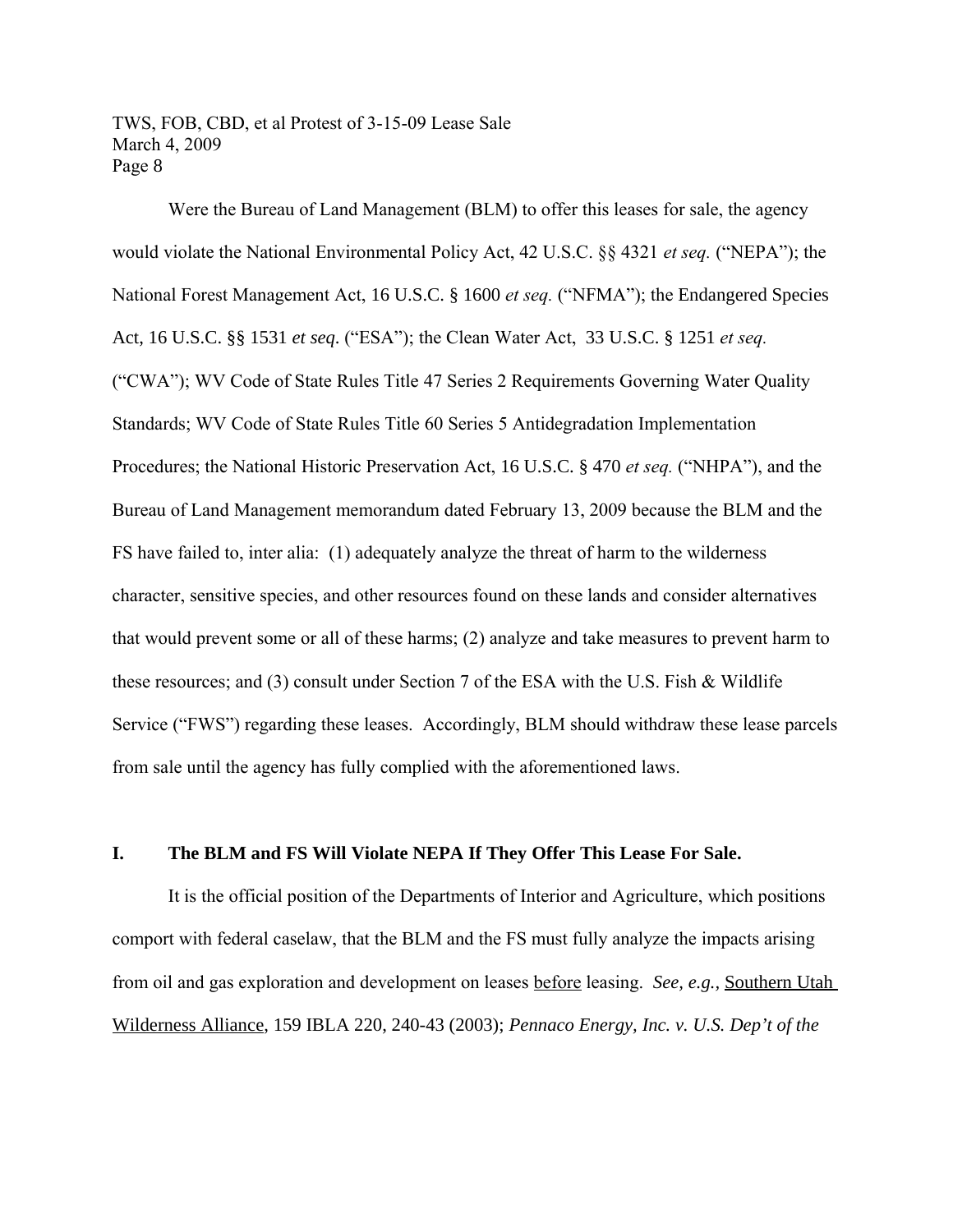*Interior,* 377 F.3d 1147 (10<sup>th</sup> Cir. 2004); *Conner v. Burford*, 848 F.2d 1441 (9<sup>th</sup> Cir. 1988); *Sierra Club v. Peterson*, 717 F.2d 1409 (D.C. Cir. 1983).

It is our understanding that the FS (and BLM) are relying on the analysis contained in the 2006 Monongahela NF Forest Plan, Record of Decision and Final EIS for the site-specific preleasing NEPA analysis necessary to assess the impacts arising from oil and gas exploration and development on this lease. However, none of these documents contain the site-specific analysis necessary to satisfy NEPA's requirements, especially that for a "hard look" at the impacts.

Secondly, the 2006 MNF Forest Plan tiers to a 1992 Forest Plan amendment (Amendment #4) identifying federally owned oil and gas available for lease on the Forest. This would be inadequate under NEPA and arbitrary and capricious. The 1992 Plan Amendment did not adequately consider the impacts of oil and gas leasing, and, moreover, circumstances have changed and new information has arisen since then, necessitating further analysis. See 40 C.F.R. § 1502.9(c)(1) (supplemental EIS must be prepared when there are significant new circumstances or information).

The MNF decision to make land available to BLM for oil and gas leasing necessitates a full environmental analysis of the likely post-leasing impacts of oil and gas development before any leases are issued. The Forest Service has stated that "once a lease is issued the opportunity to deny access is irreversible for the life of the lease or the life of the producing field." February 2003 FEIS on Oil and Gas Leasing in Bridger-Teton at 3-192. By consenting to lease without surface occupancy in this case, the Forest would likely permit surface operations somewhere near each lease area, necessitating impact assessment. Oil and gas lease rights severely constrain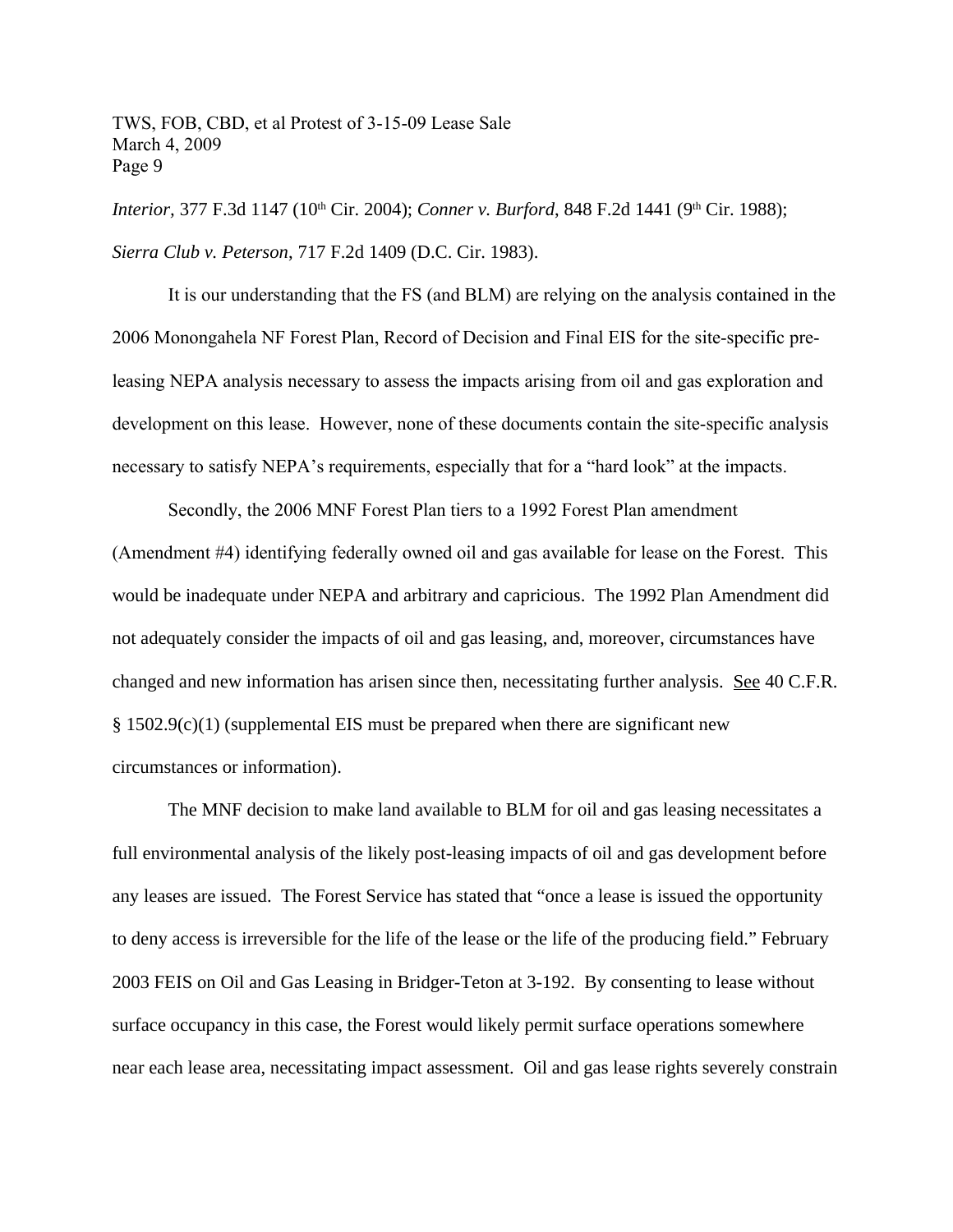the agency's options to limit or prohibit development on an existing lease to protect other natural resources.

Overall, the Forest Plan data is far too stale for use under NEPA and should have been updated. Changes in a number of resource conditions, the lack of analysis of the effects of climate change, as well as the presence of threatened, endangered and sensitive species since the 1992 analysis render this data moot. No other updated site-specific analysis was included in the Forest Plan. Given the absence of an underlying NEPA document or analysis that adequately considers the impacts of this lease on Seneca Rock's resources, the lease cannot be sold without violating NEPA. *Pennaco,* 377 F.3d 1147; *Conner*, 848 F.2d 1441; *Peterson*, 717 F.2d 1409.

Specific resource concerns that must be addressed under NEPA include the following:

#### **A. Wilderness**

In failing to prepare any pre-leasing analysis under NEPA, the BLM and FS have failed to consider the adverse impacts oil and gas development will likely have on the Seneca Creek proposed wilderness area. The Seneca Creek proposed wilderness is one of the Monongahela National Forest's most unique mountain treasures, with diverse vegetation, unparalleled scenic vistas and pristine native trout streams found within the area. This area was proposed for wilderness designation by the West Virginia Wilderness Coalition in a broadly backed proposal, but was not included in the Wild Monongahela Act, currently pending in U.S. Congress.

Situated on the Allegheny Front, the area's alpine ecosystem contains high elevation Red Spruce, Balsam Fir and Mountain Ash as well as heath barren plants such as blueberries, huckleberries and reindeer and sphagnum mosses. Black bear, turkey, whitetail deer and other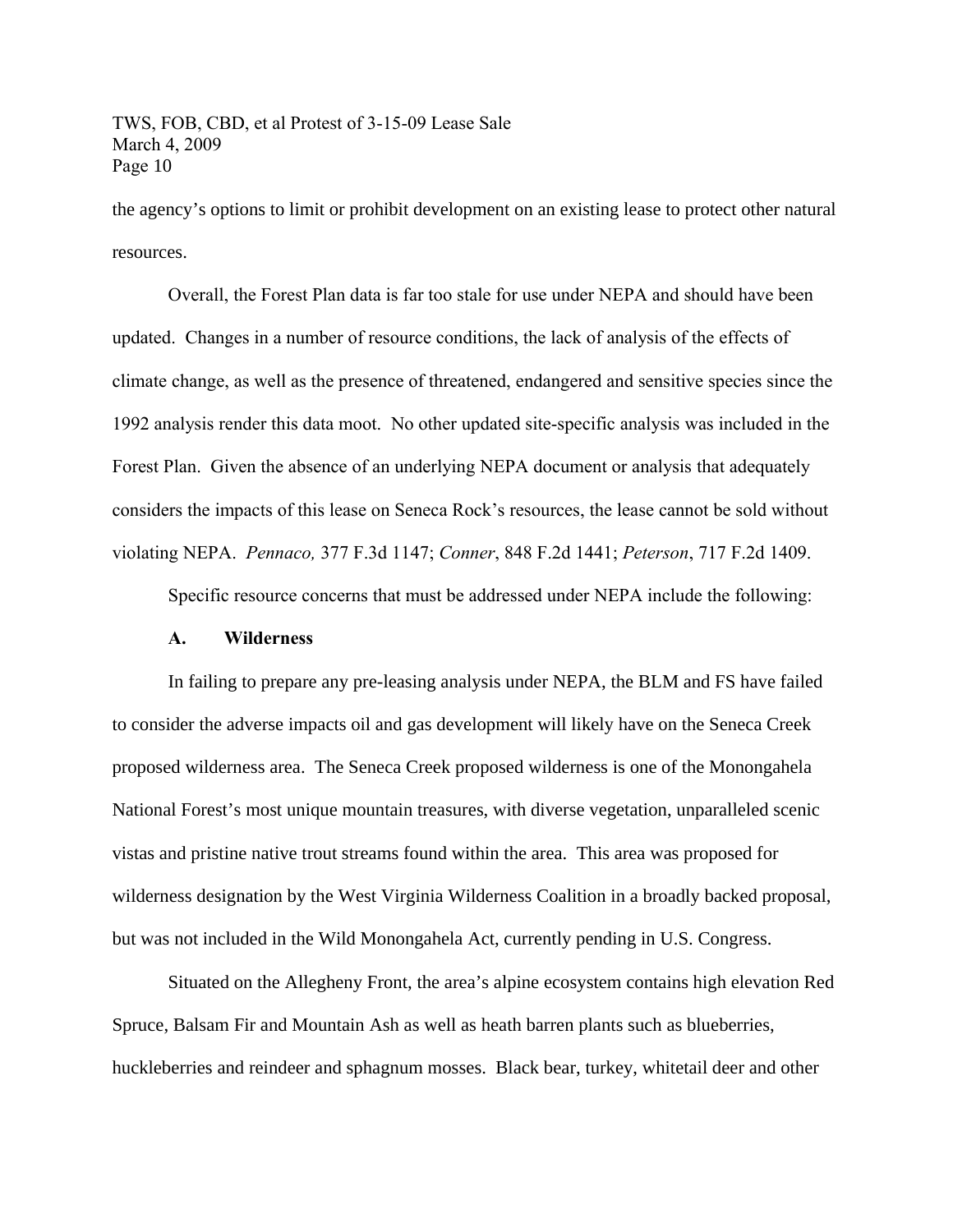wildlife species thrive in the wild forests of the Seneca Creek area. Also present is the endangered West Virginia Northern Flying Squirrel, and a wide variety of birds.

Outstanding scenic vistas are common from high points along the area's vast hiking trail system, which descends approximately 1400 feet into the valley of Seneca Creek. The area drains into two major watersheds: Seneca Creek into the North Fork of the South Branch of the Potomac and Gandy Creek into the Dry Fork of the Cheat. The area contains many high-quality streams, home to Native Brook and wild Rainbow Trout, providing some of the best backcountry angling opportunities in the Mid-Atlantic.

The lack of current NEPA analysis means impacts to the proposed Seneca Creek Wilderness area have not been analyzed or disclosed. Finally, while the Mineral Leasing Act requires the BLM to hold regular lease sales, it does not (as the agency has acknowledged) require the sale of any particular parcels and the BLM and FS retain the discretion to determine whether a particular parcel is appropriate for sale. In this case, given the Forest Service's determination of the suitability of these lands for wilderness and the outdated analysis of suitability for oil and gas development, the agencies should have exercised their discretion to withhold this parcel.

#### **B. National Recreation Area**

In failing to prepare any pre-leasing analysis under NEPA, the BLM and FS have failed to consider the adverse impacts oil and gas development will likely have on the Spruce Knob - Seneca Creek National Recreation Area. Spruce Knob - Seneca Rocks NRA was established by an act of the U.S. Congress on September 28, 1965 as the first National Recreation Area on a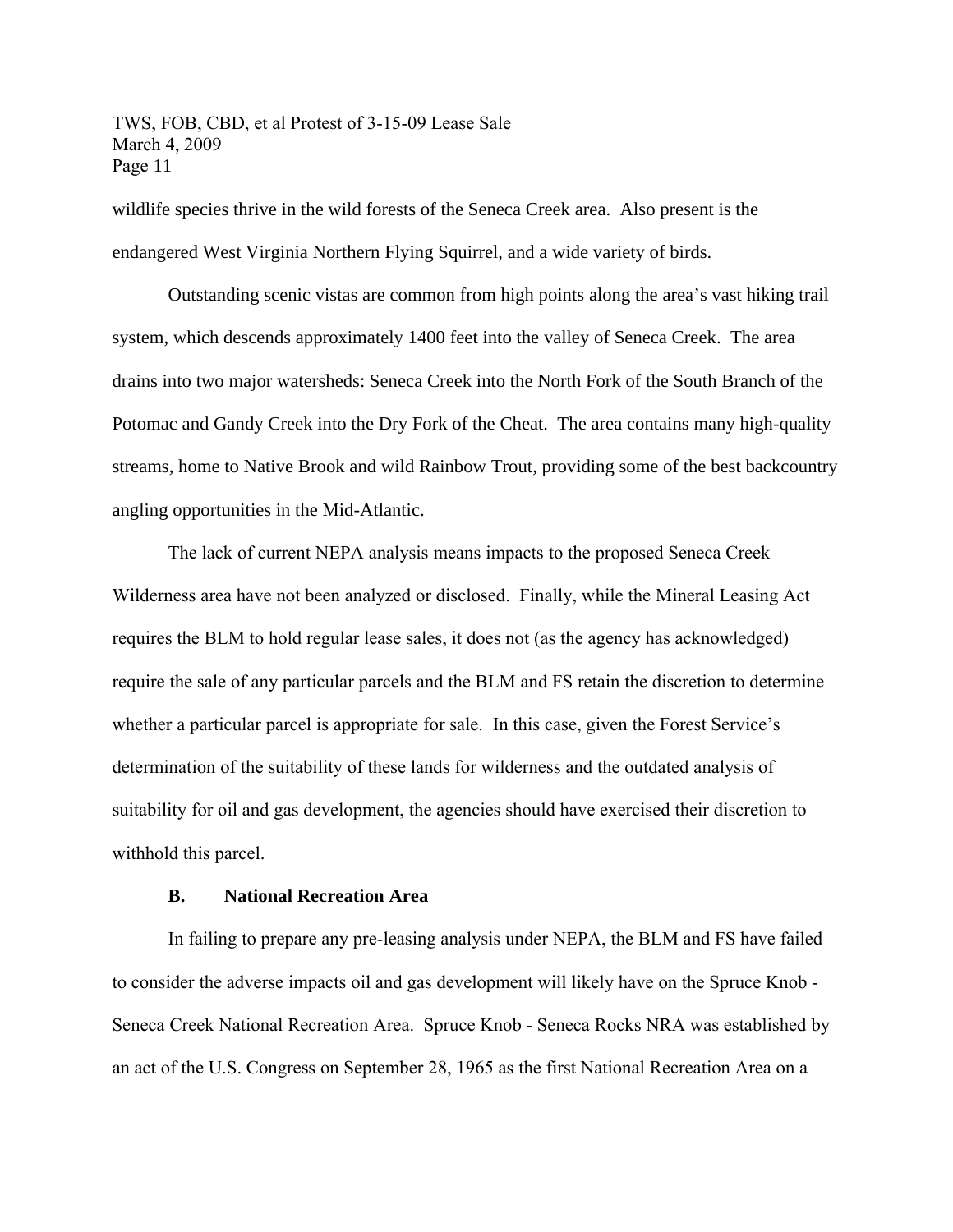National Forest in the country. The NRA protects two prominent West Virginia landmarks: Spruce Knob, the highest point in West Virginia (and the highest of the Allegheny Mountains) with a summit elevation of 4,863 feet (1482 m), and Seneca Rocks, a 900 foot (270 m) high rocky rampart popular with rock climbers. Seneca Rocks is a large crag and local landmark in Pendleton County in the Eastern Panhandle of West Virginia. It is easily visible and accessible along West Virginia Route 28 in the Spruce Knob - Seneca Rocks National Recreation Area. One of the best-known scenic attractions in West Virginia, the sheer rock face of Seneca Rocks is a popular challenge for rock climbers.

#### **C. Wildlife**

In failing to prepare any pre-leasing analysis under NEPA, the BLM and FS have failed to consider the adverse impacts oil and gas development will likely have on the Spruce Knob - Seneca Creek wildlife populations and habitat. The MNF Forest Plan and Final EIS (2006) address habitat impacts to Cerulean Warbler, West Virginia northern flying squirrel, wild turkey, whitetail deer and black bear from oil and gas drilling and exploration. Other species of particular interest include wood warblers, snowshoe hare, rock vole, northern water shrew, timber rattle snake, ruffed grouse, raptors, and non-endangered bat species that inhabit the area in and around this parcel. While the Plan addresses negative impacts to the Cerulean Warbler and WVNFS, it fails to address potentially negative impacts to other wildlife species particular to this parcel. This must be corrected.

The failure to prepare pre-leasing analysis under NEPA has left impacts to these species unanalyzed and undisclosed. This must be corrected before a sale of this lease proceeds.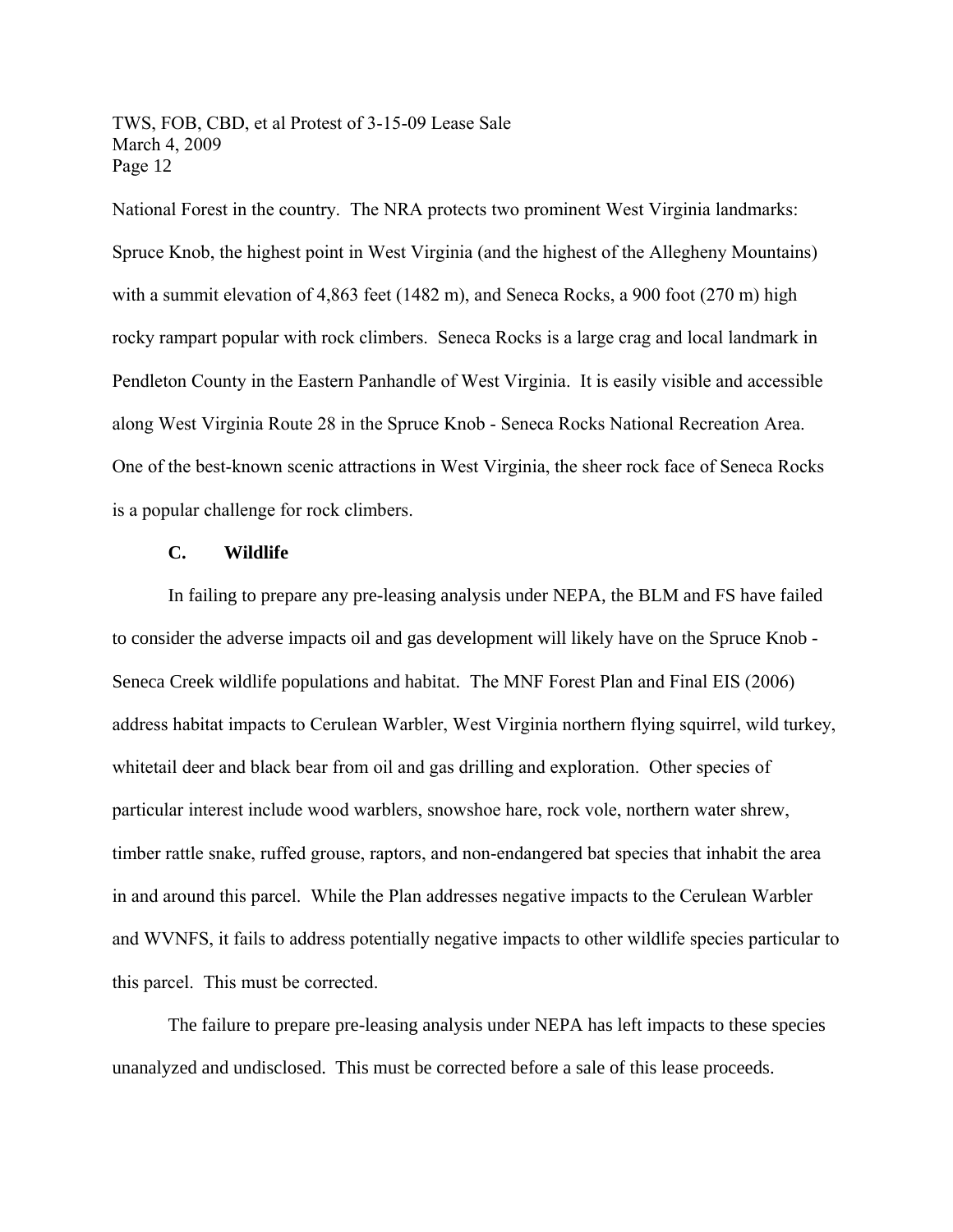#### **D. Threatened and Endangered Species**

In failing to prepare any pre-leasing analysis under NEPA, the BLM and FS have failed to consider the adverse impacts oil and gas development will likely have on threatened and endangered species. Species potentially at risk include the federally-listed endangered Indiana bat and endangered Virginia big-eared bat, the endangered Cheat Mountain salamander, and the recently delisted West Virginia northern flying squirrel. (While the flying squirrel has been delisted, the Monongahela NF agreed as part of the delisting process to continue to monitor and provide appropriate habitat for the squirrel.) The failure to prepare pre-leasing analysis under NEPA has left impacts to these species unanalyzed and undisclosed. This must be corrected before a sale of this lease proceeds.

Within the lease area is 248 acres of primary range for the federally-listed Indiana bat (Myotis sodalis). BLM Eastern States Office Notice of Competitive Lease Sale, Oil and Gas, February 2, 2009, at 56. Primary range "includes summer foraging, roosting, and fall swarming areas, [and] is defined as all areas within 5 miles of hibernacula." Monongahela NF Forest Plan Revision FEIS 2006, at 3-242. Thus, it can be concluded that both surface and sub-surface (cave) habitat for the Indiana bat lies within close proximity to the proposed oil and gas development.

In addition, several hibernating caves for Indiana bats are located in Pendleton County, where the proposed oil and gas development is also located. One of these, Hellhole Cave, is a Priority Two Indiana bat critical habitat cave, and it lies within the national forest's proclamation boundary on private land. Approximately 9,000 Indiana bats winter in Hellhole; it is the largest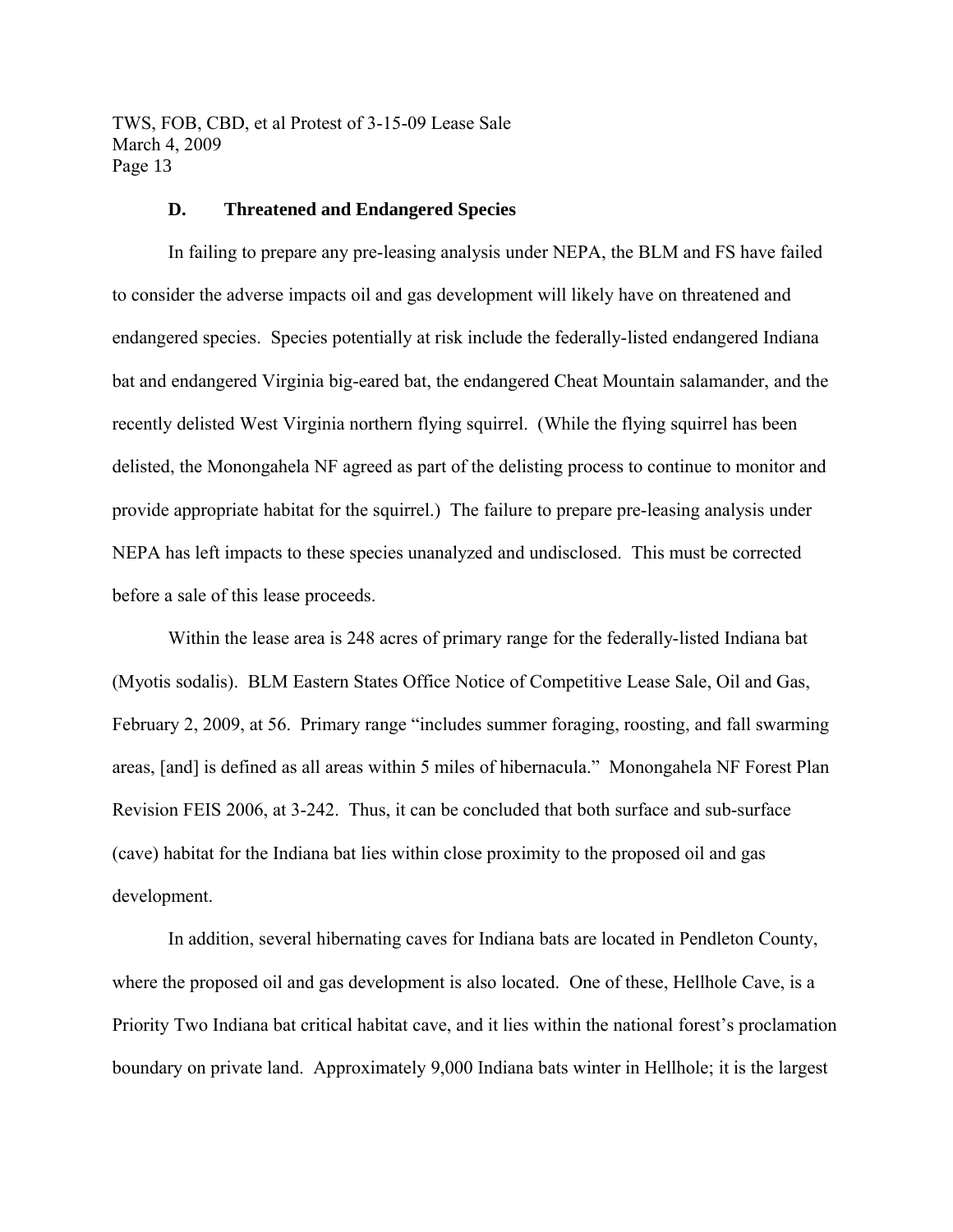hibernaculum for the species in the mid-Atlantic region.

The Virginia big-eared bat (Corynorhinus townsendii virginianus) is an endangered subspecies of the Townsend's big-eared bat, with a very limited range in the central Appalachians. Approximately 45 percent of the total global population of Virginia big-eared bat hibernates in Hellhole Cave, designated as critical habitat for the species. On the national forest proper, there are 23 known occupied hibernacula for this species, including another cave designated as critical habitat, Cave Mountain Cave, that is located in Pendleton County, east of the proposed oil and gas development. Virginia big-eared bats are not migratory, and most tend to stay in close proximity to summer roosting and maternity caves (sometimes the same as winter hibernating sites) for foraging. Id., at 236-8. Thus, it can be expected that energy development activities affecting cave habitat may also affect surface/foraging habitat, and vice versa.

Both Indiana bats and Virginia big-eared bats have declined across their range, in part, because of human disturbance of cave habitat, including modification of delicately balanced air flow and temperature regimes. Drilling into karst layers has the potential to alter air flow in caves, which can in turn change humidity and temperature patterns. Indiana bats, in particular, can only hibernate successfully within a very narrow, specific temperature range, and have been known to abandon hibernacula when structural or other changes to the caves resulted in unsuitable temperatures.

North America's hibernating bat species now face their greatest single threat, white nose syndrome, a newly emerging disease that has decimated bats throughout the Northeast United States since late winter 2006. It was confirmed by lab analysis to have reached hibernacula in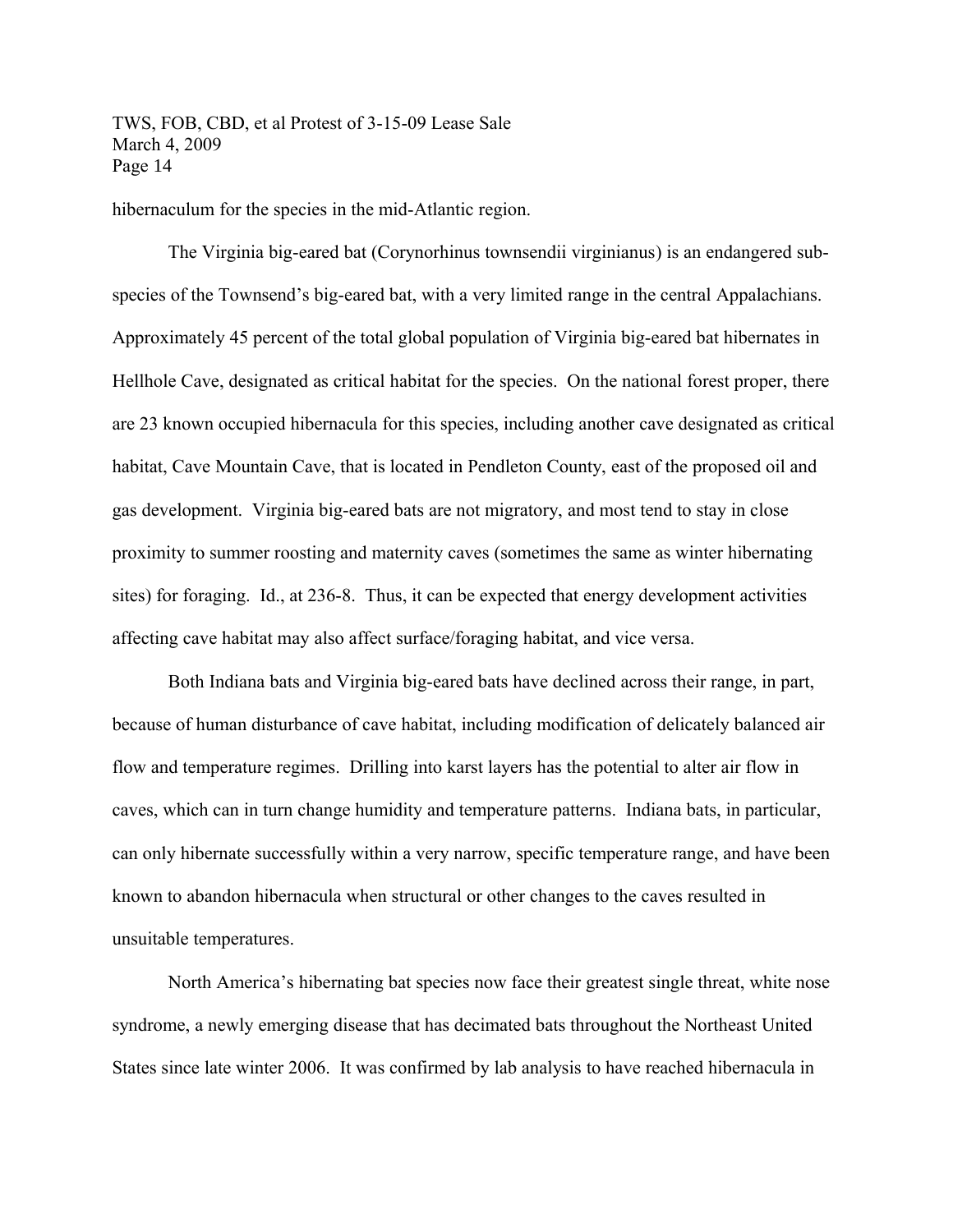Pendleton County last month—the first known cases in West Virginia. Among the four caves known to be affected to date, Cave Mountain Cave and Trout Cave harbor both wintering Indiana bats and Virginia big-eared bats. Trout Cave, on private land within five miles of the national forest proclamation boundary, is a major hibernaculum for Indiana bats. Id. at 244. As stated above, Cave Mountain Cave is a major hibernaculum for Virginia big-eared bats, and is located on the national forest.

While it is unclear whether Virginia big-eared bats will be affected by white nose syndrome, as the disease was only recently discovered within the species' range, Indiana bats have died in large numbers in the northeast portion of their range. Multiple bat species have died from the illness, including bats of different genera, so it quite possible that Virginia big-eared bats will be affected as well.

The cause and means of transmission of white nose syndrome are still not understood by scientists. It is possible that bats themselves, as well as humans entering hibernacula, are carriers of the pathogen, if that is indeed the cause of the illness. What is clear is that white nose syndrome has been devastating to bat populations in areas where it has thus far occurred. Biologists have documented mortality rates well over 90 percent at multiple hibernacula throughout the Northeast.

Scientists have been stating clearly and publicly that white nose syndrome has the potential to bring about the extinction of one or more species of bats in the near future. For this reason alone, any activity in bat habitat, especially near winter hibernacula, that has the potential to further stress individual bats or render their habitat less suitable, must be considered with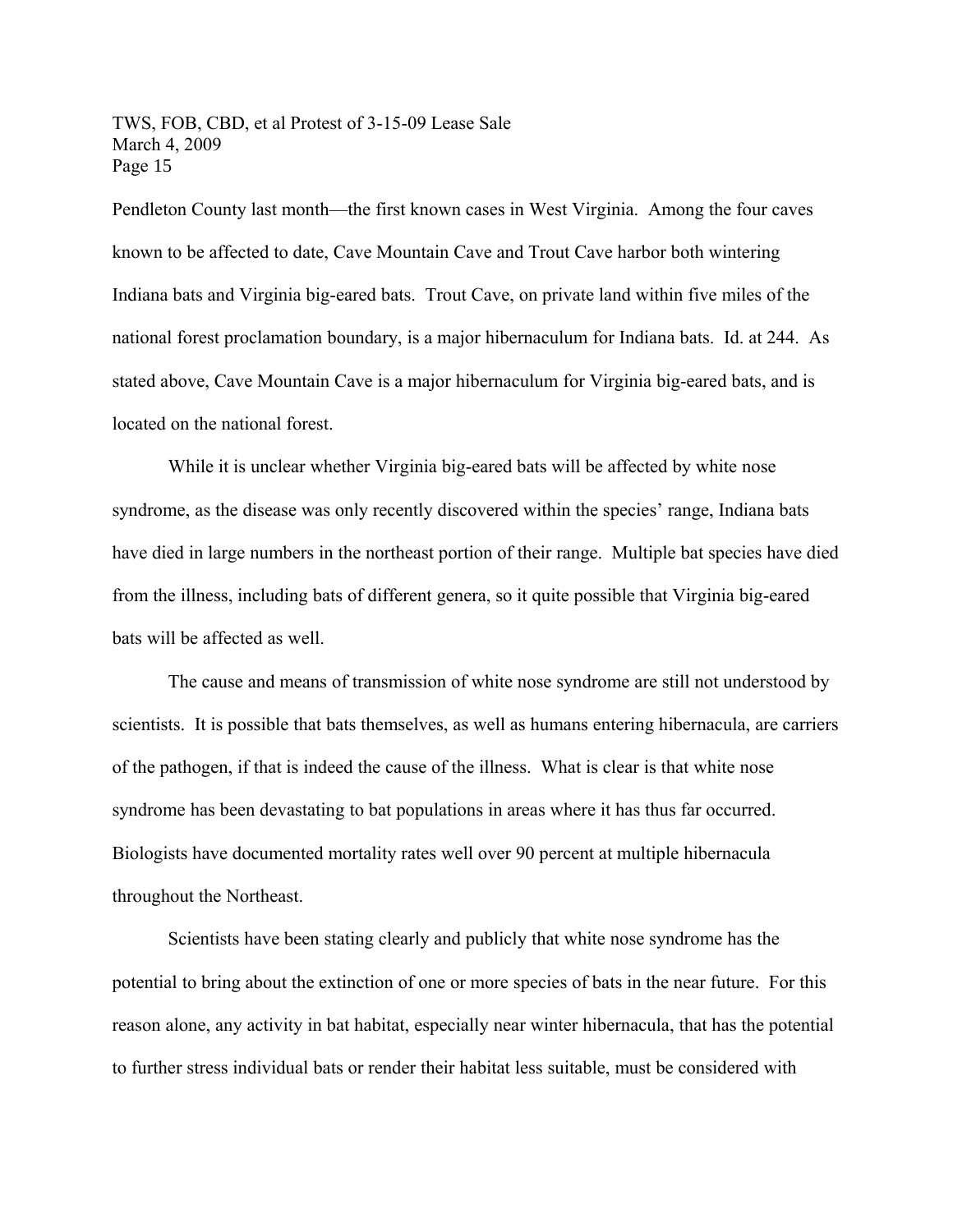extreme caution and thorough analysis.

Oil and gas drilling as proposed for the Monongahela has surface and subsurface impacts, some occurring on the national forest, and some off the forest. Both surface and sub-surface impacts have the potential to harm bats and their habitat. The cumulative impacts of the proposed drilling in combination with the overwhelming threat of white nose syndrome to endangered bats must be analyzed prior to any decision to auction oil and gas leases.

#### **E. Fisheries**

In failing to prepare any pre-leasing analysis under NEPA, the BLM and FS have failed to consider the adverse impacts oil and gas development will likely have on the Spruce Knob - Seneca Creek fisheries populations and habitat. Many fisheries could be negatively impacted by gas drilling and associated activities on this particular parcel. Of immediate concern would be Brushy Run, a Tier 3 and B-2 Trout Stream that is known to provide habitat for a reproducing population of native brook trout. In its 2006 Forest Plan and Environmental Impact Statement, the MNF states in Appendix E, Table E-2 that 84% of all lands in this watershed (North Fork South Branch Potomac) are highly erosive. Additionally, the MNF regards native brook trout as a Management Indicator Species and states in its Management Direction for Fish and Wildlife that one of its objectives is to "Maintain at least 560 miles of coldwater stream habitat capable of supporting wild, naturally producing brook trout, a Management Indicator Species."

Additionally, Brushy Run is a tributary of Seneca Creek which was identified as one of the top 100 trout fishing streams in America in 1999 by Trout Unlimited. The East Brook Trout Joint Venture also recognizes this watershed (Lower Seneca Creek) as one of four watersheds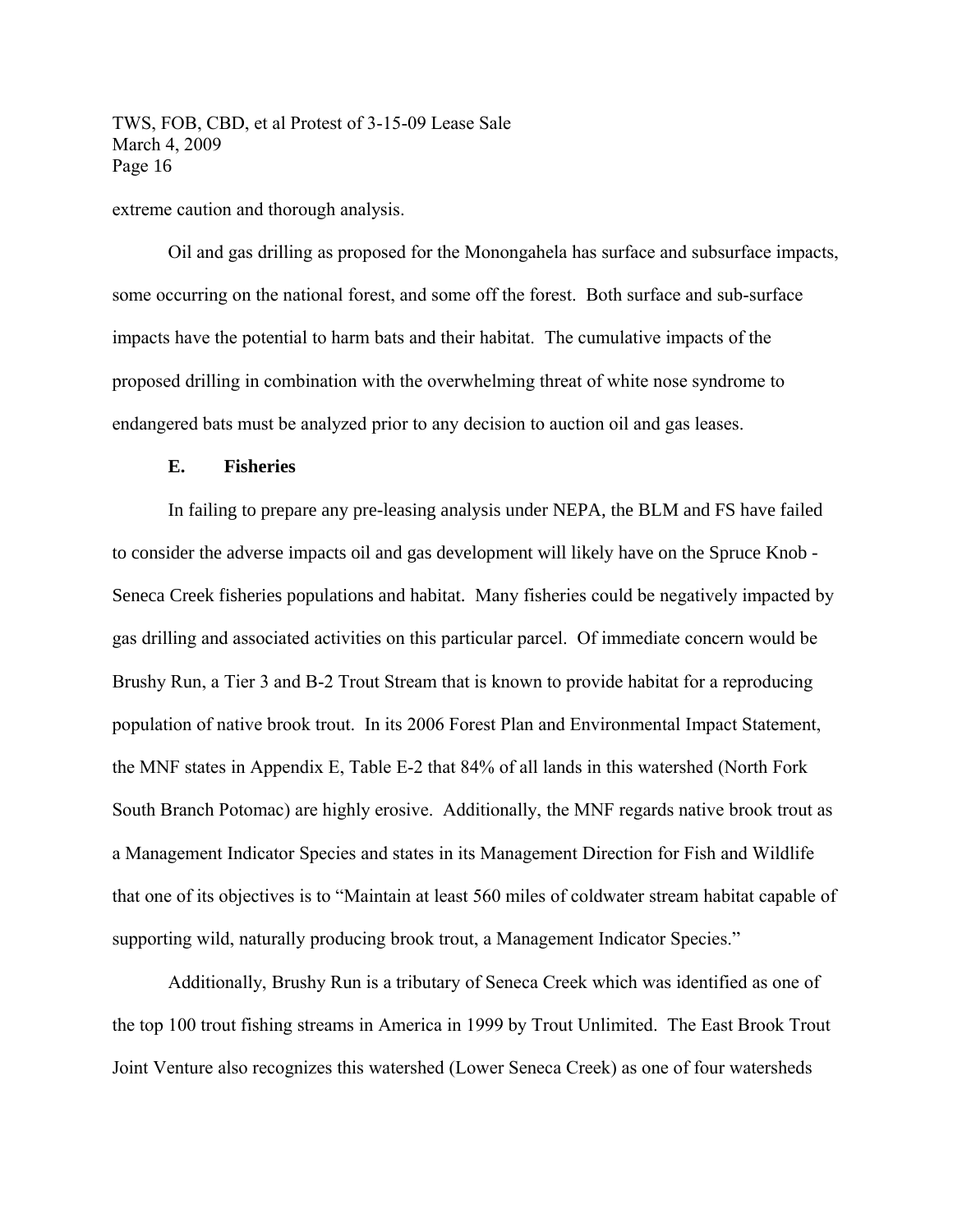from a total of 434 to be intact with regard to native brook trout. A very popular coldwater fishery, Seneca Creek would be damaged by sedimentation and other potential pollution from gas drilling and exploration in this watershed.

Finally, the North Fork South Branch of the Potomac would also be negatively affected as turbidity and pollutants moved downstream from Brushy Run through Seneca Creek to the confluence of Seneca Creek with the North Fork South Branch (NFSB) of the Potomac. The NFSB Potomac contains many aquatic species that are identified by the MNF as aquatic species of concern, including: American Eel (S2), Common Shiner (S1,2), Pearl Dace (S3,4), Potomac Sculpin (S3), Torrent Sucker (S3). Additionally portions of the NFSB Potomac have been nominated for Wild and Scenic River Status.

Negative impacts to Brushy Run and these associated fisheries would have far reaching consequences including loss of reproducing native brook trout habitat and the socio-economic effects related to the potential loss of this recreational resource. All of these factors must be analyzed under NEPA.

#### **F. Water Resources**

In failing to prepare any pre-leasing analysis under NEPA, the BLM and FS have failed to consider the adverse impacts oil and gas development will likely have on the Spruce Knob - Seneca Creek water resources. According to the 2006 MNF Forest Plan, site-specific NEPA analysis is to take place to insure that proposed management activities and mitigation measures are analyzed for potential effects to the watershed, riparian, and aquatic resources by alternative.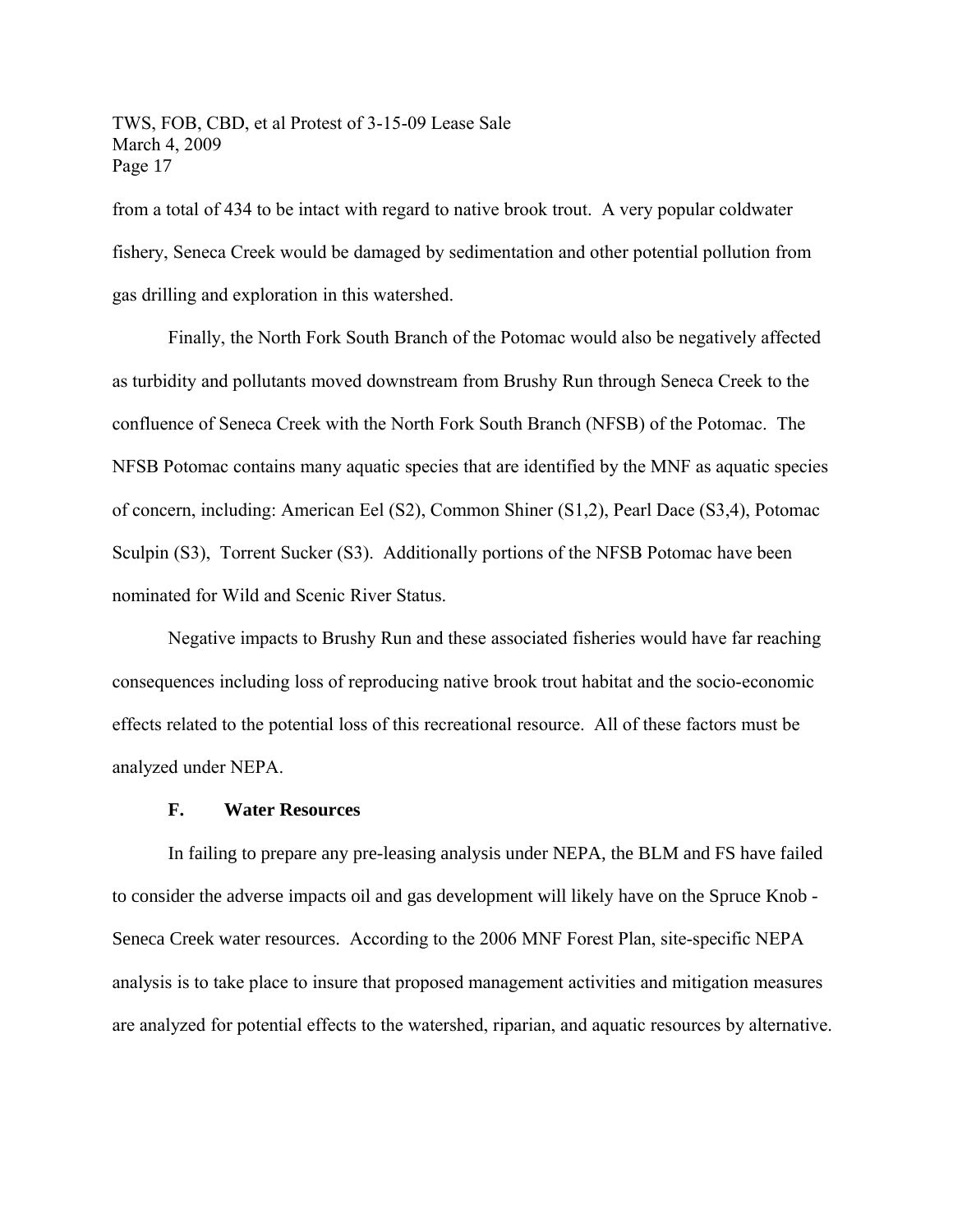Effects are to be disclosed to the public for review and comment. To date this has not occurred for the parcel proposed for auction.

Additionally the MNF Forest Plan states that, "In general, standards and guidelines are established to protect water quality and aquatic ecosystems on the Forest. The standards and guidelines are designed to:

- $\triangle$  Prevent or reduce sedimentation related to management activities,
- Protect riparian areas and streamside vegetation,
- $\triangleleft$  Protect water quality and quantity,
- Maintain or improve habitat for native brook trout and species of concern, and
- $\div$  Restore or rehabilitate watershed and aquatic conditions to support their designated uses."

Development of oil and gas on this parcel, whether through horizontal or vertical drilling, regardless of the actual location of surface disturbance, must take into account these standards and guidelines, with particular emphasis on maintaining or improving habitat since Brushy Run has a naturally reproducing native brook trout population. As such there is particular need for site-specific environmental analysis not only for this parcel but any adjoining parcel(s) that would be considered for access for horizontal drilling.

In addition, as we point out in the socio-economic and recreation sections of our protest, there are a number of residences and campgrounds in the general lease area whose drinking water is provided via well. These drinking water sources must be protected from degradation and adverse effects.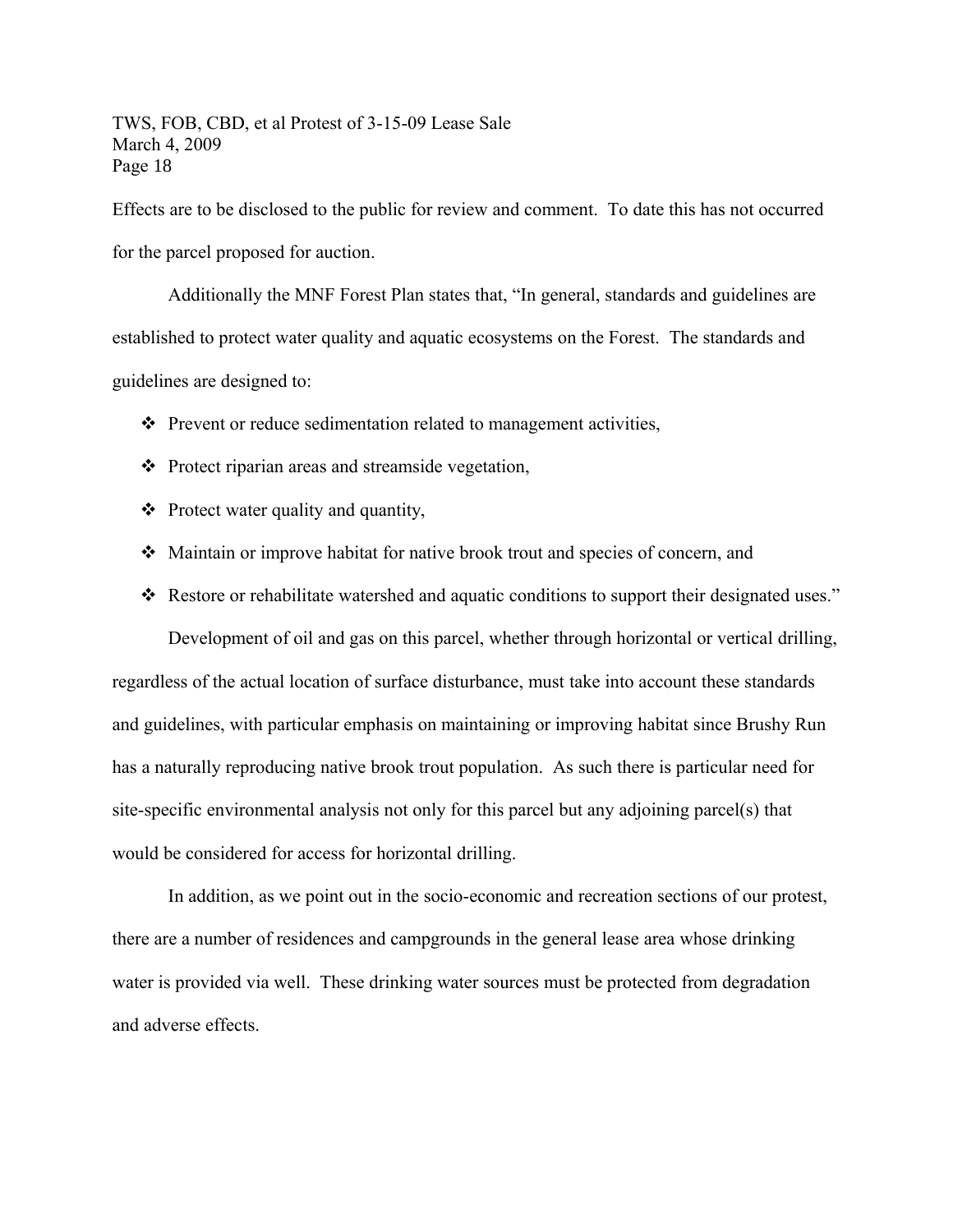#### **G. Geology: Karst**

In failing to prepare any pre-leasing analysis under NEPA, the BLM and FS have failed to consider the adverse impacts oil and gas development will likely have on this karst region of the Monongahela National Forest. The Spruce Knob area is within the geomorphic province referred to as the High Allegheny Plateau. The Spruce Knob area is underlain by the Pottsville sandstone. The units below the Pottsville sandstone consist of the Mauch Chunk sandstone and shale and, below this, the Greenbrier limestone. Numerous caves occur in the Greenbrier limestone. Because the limestone is part of the karst area which is more soluble, it is likely that there are abundant fractures and solution cavities which serve as conduits for groundwater issuing as springs into numerous creeks in the area. Numerous streams receiving water from the Greenbrier Formation are well known trout streams.

The gas drilling would penetrate to rock units well below the Greenbrier limestone. The concern is that the drilling can intercept fractures through which groundwater flows and ultimately issues as springs into the streams that support trout. Wherever there is blasting or drilling that intercepts the fractures through which groundwater is flowing, this can change the direction, quantity and quality of water that flows toward springs (and, therefore, trout streams). Overall concerns include the quantity and flow pattern of the groundwater. Additionally, radioactive gas from the Marcellus and other rock units could rise through rock fractures and contaminate groundwater.

Pendleton County has sixty named caves in the karst or limestone geology, twenty of them in the famous Germany Valley area, a National Natural Landmark, which is just a mile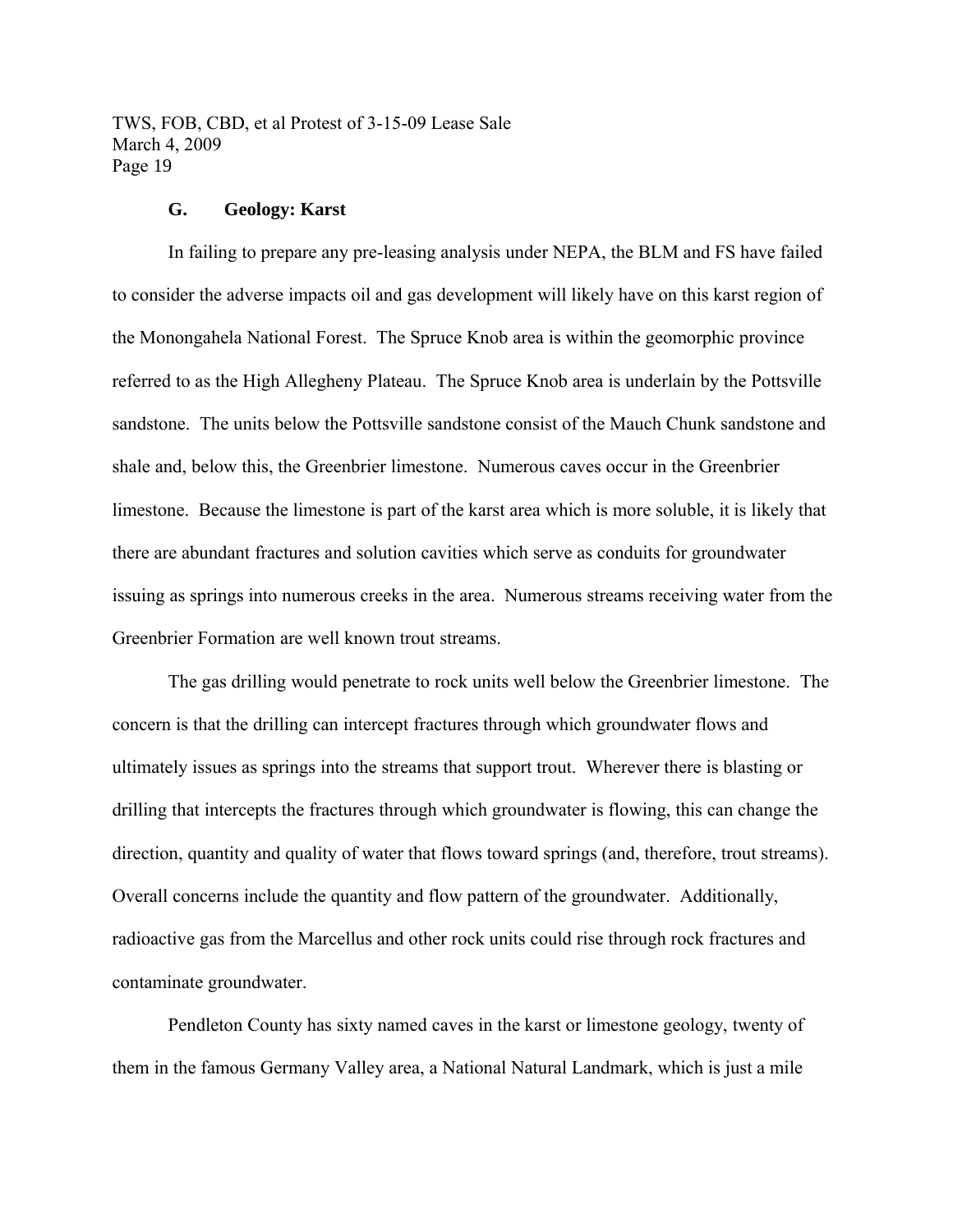from the proposed drilling area. Germany Valley is the location of famous Seneca Caverns, a local tourist attraction. Hellhole Cave and Schoolhouse Cave in this Valley house thousands of endangered bats. The area of Brushy Run is in karst and has three caves in its watershed: Blowhole, Keel Spring and Mystic Cave.

The effects of oil and gas development on these karst resources must be analyzed and disclosed under NEPA.

#### **H. Recreation**

In failing to prepare any pre-leasing analysis under NEPA, the BLM and FS have failed to consider the adverse impacts oil and gas development will likely have on the Spruce Knob - Seneca Creek recreation resources. This area of the Monongahela National Forest is famous for nature study and birding, rock climbing, fishing, canoeing, kayaking, hiking, biking, tent camping, and car camping.

 Part of the lease sale area is in the Seneca Rocks NRA. The NRA contains the Seneca Rocks Discovery Center which is located at the base of Seneca Rocks. It has an outstanding and majestic view of the vertical wall of Seneca Rocks dominating the scene. Interpretive programs are offered on weekends throughout the busy season (Memorial Day through Labor Day). Traditional Appalachian crafters and artisans are on hand demonstrating their techniques. Timehonored music of the West Virginia Mountains is offered on Saturdays. Special living history events, such as civil war reenactments, frontier living history, flint knapping and blacksmithing is offered during the summer. There is much information on the history and geology of the area and interactive displays and computers for the public to use.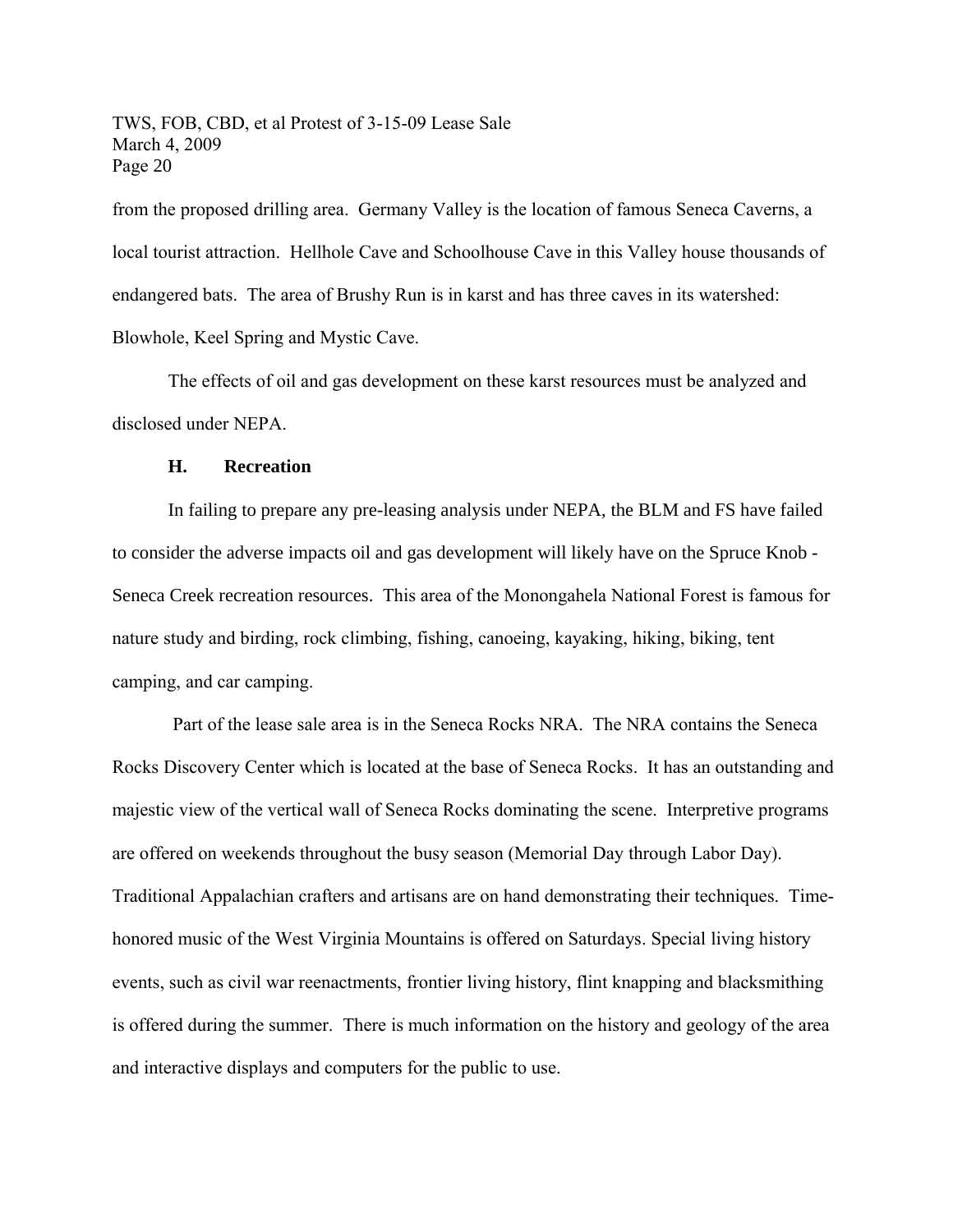The Visitor's Center draws thousands of tourists each weekend who come to enjoy the spectacular scenery and to rock climb, hike, bike, boat, and fish in the surrounding area. The parking lot is packed with visitors from West Virginia and all over the mid-Atlantic Region. The Center was damaged during the flood of 1985 and recently replaced by a beautiful structure made possible by funding obtained by Senator Robert C. Byrd for the Monongahela National Forest.

A Canoeing and Kayaking Guide to West Virginia edited by Charlie Walbridge and reprinted in 2003 says of boating in the North Fork of the South Branch of the Potomac near Mouth of Seneca, "Unquestionably this is some of West Virginia's finest canoeing. This river is a solid, continuous Class 2+ run at medium water levels with a touch of Class 3 when the water comes up. … Some of the state's most breathtaking scenery can be seen from this section of the Potomac. Seneca and Champe Rocks are in the immediate vicinity, while the imposing majesties of the Allegheny Front and North Fork Mountain loom in the distance on either side of the river which provides a splendid backdrop for canoeing. Trout and bass fishing are available on this clear unpolluted river."

Describing Seneca Creek the Guide says: "The lower section of Seneca Creek is a lively little ripsnorter and is a pure delight when there is enough water. Its course traverses pastoral farmlands around the northern edge of Spruce Mountain, then heads east to the imposing majesty of Seneca Rocks."

The area also contains camping facilities. Seneca Shadows Campground, owned by the Monongahela National Forest, is the newest campground in the Spruce Knob - Seneca Rocks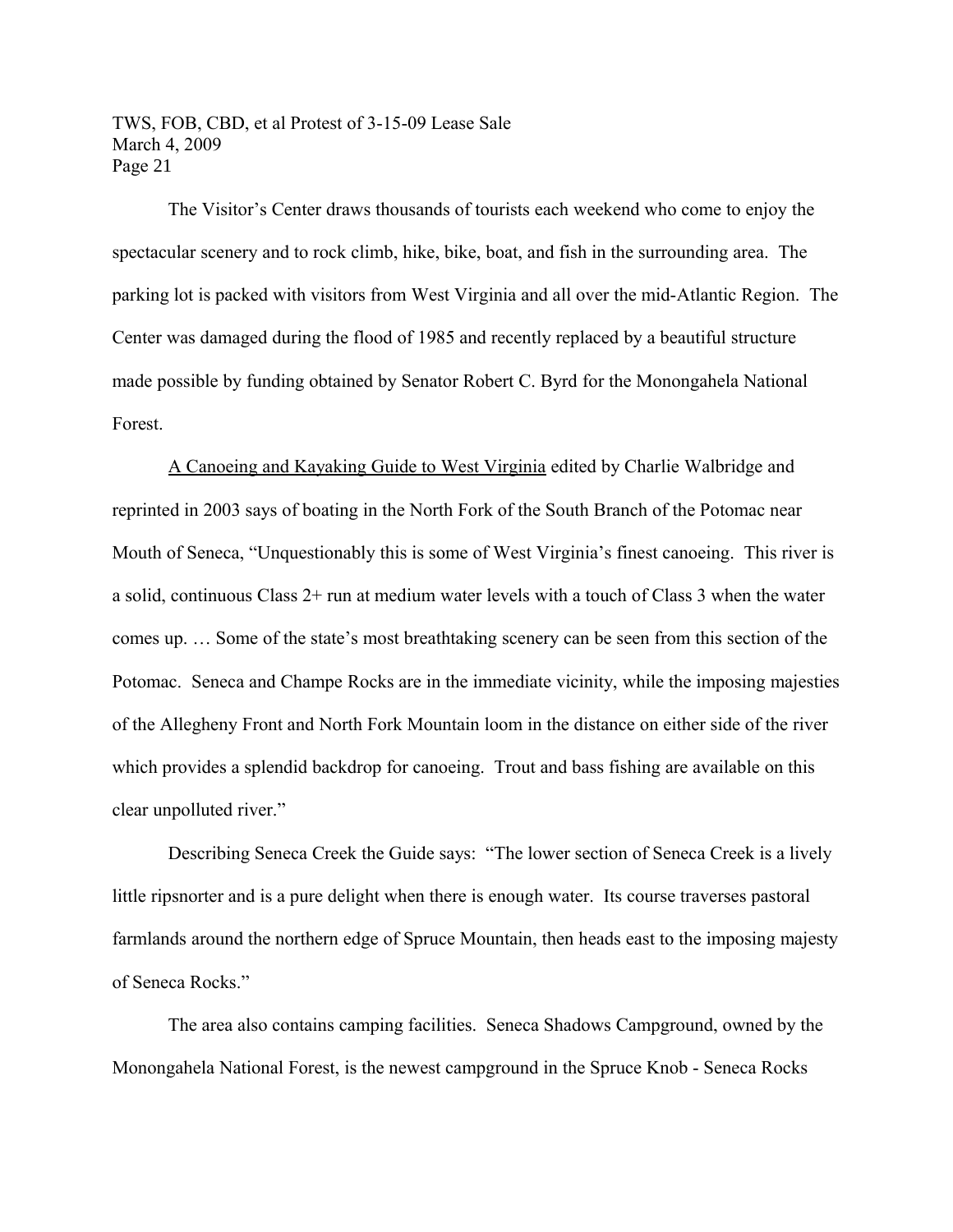National Recreation Area. Many sites offer outstanding views of the 900 foot Seneca Rocks. This campground is a popular base camp for visitors while traveling through the Potomac Highlands.

All of these resources would be affected by gas development in the area. Recreational amenities, as well as the dollars accruing to the local community through their use would be adversely affected. This must be analyzed under NEPA.

In addition, lease stipulations to ensure implementation of Forest Plan standards are required. Stipulations should be developed for the following Forest Plan standards:

#### *Standard MG27*

Gas pipelines and gas well sites are not allowed within developed recreation areas.

# *Standard MG28*

Gas well sites are not allowed within 300 feet of a developed recreation area or Scenic Area.

#### *Standard MG29*

No new gas/oil road construction is allowed within developed recreation areas. Road use by construction and gas drilling and development vehicles shall not be allowed during the primary recreation use season, which is determined for each developed recreation area.

#### *Standard MG30*

Within 500 feet of the boundary of developed recreation areas or any designated Scenic Area, construction and gas drilling and development activities are not allowed during the primary recreation use season, which is determined for each developed recreation area. Routine and emergency maintenance of gas developments is allowed.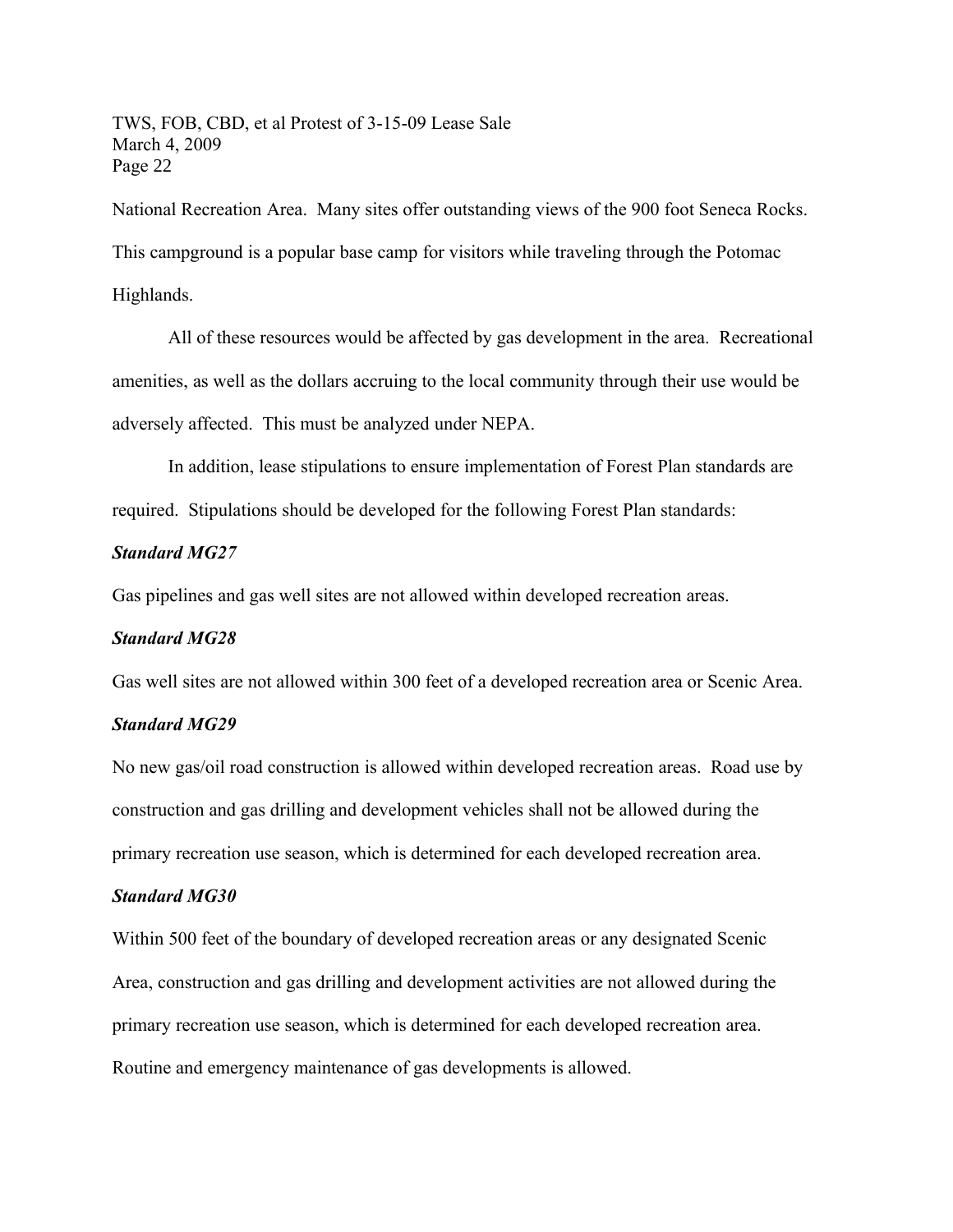#### *Standard MG31*

Construction, gas drilling, and development are not allowed within concentrated use areas designated by Forest Supervisor Order during the primary recreation use season, which is determined for each concentrated use area. Routine and emergency maintenance of gas developments is allowed.

The failure to prepare pre-leasing analysis under NEPA has left impacts to recreation resources unanalyzed and undisclosed. This must be corrected before a sale of this lease proceeds.

#### **I. Socio-Economic Effects**

In failing to prepare any pre-leasing analysis under NEPA, the BLM and FS have failed to consider the adverse impacts oil and gas development will likely have on the Spruce Knob - Seneca Creek socio-economic resources and conditions. The official Monongahela National Forest website describes the National Recreation Area (NRA) located in the lease area: "Encompassing 100,000 acres, the scenic Spruce Knob-Seneca Rocks NRA contains the highest peak in West Virginia, some of the best rock climbing on the east coast, outstanding views and a chance to enjoy America's great outdoors."

Seneca Rocks is described thusly: "Purchased by the federal government in 1969, Seneca Rocks is one of the best-known landmarks in West Virginia. These rocks have long been noted as a scenic attraction and are popular with rock climbers. The rocks are a magnificent formation rising nearly 900 feet above the North Fork River. Eastern West Virginia contains many such formations of the white/gray Tuscarora quartzite. Seneca Rocks and nearby Champe Rocks are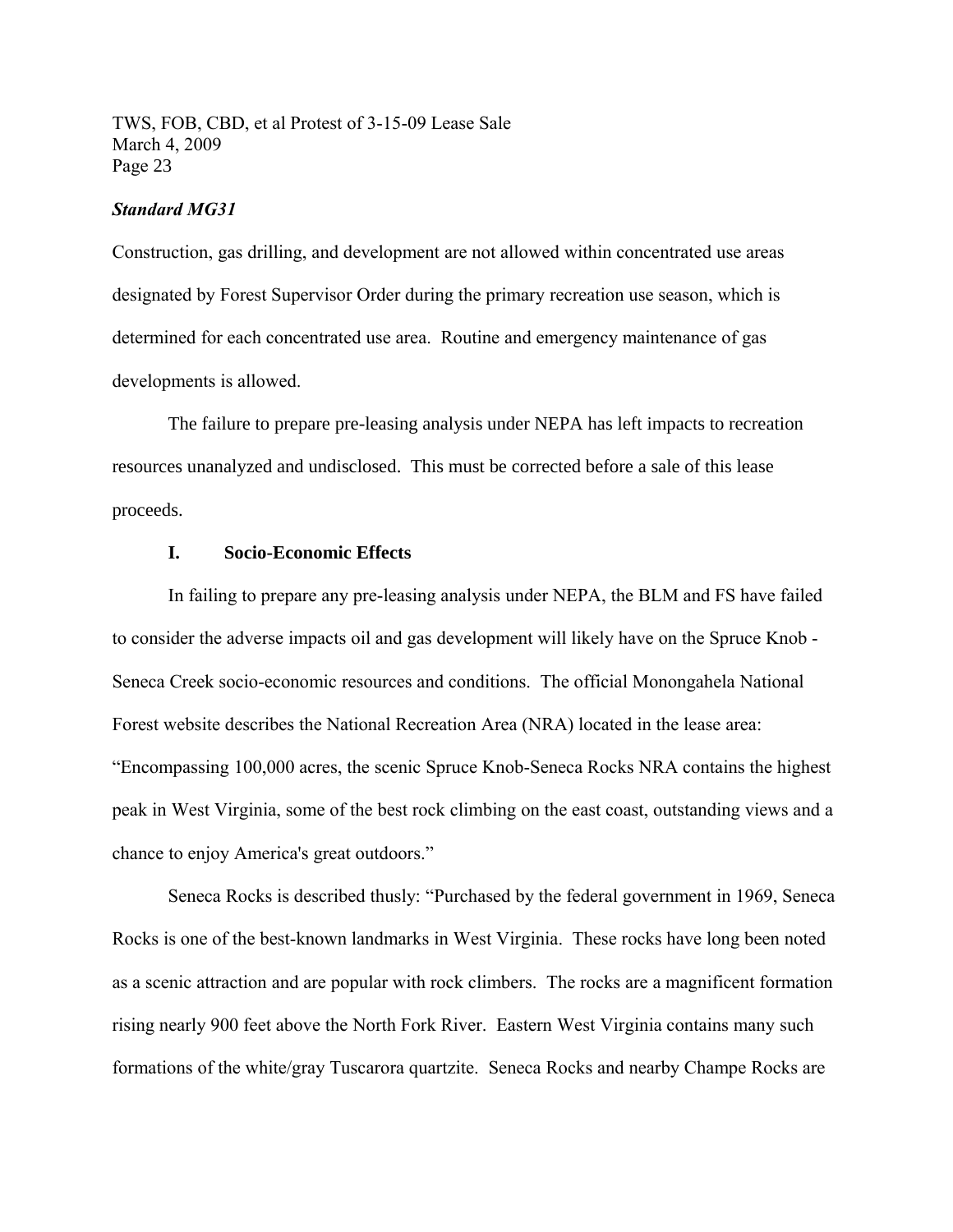among the most imposing examples. The quartzite is approximately 250 feet thick and is located primarily on exposed ridges as caprock or exposed crags. The rock is composed of fine grains of sand that were laid down approximately 440 million years ago, in an extensive sheet at the edge of ancient ocean. Years of geologic activity followed, as the ocean was slowly destroyed and the underlying rock uplifted and folded. Millions of years of erosion stripped away the overlaying rock and left remnants of the arching folds in formations such as Seneca Rocks."

The identity of the first person to climb Seneca Rocks in unknown. Undoubtedly Native Americans scaled the rocks prior to European settlers reaching the area, but there is no record of their ascents. The historic ascent of Paul Brandt, Don Hubbard, and Sam Moore in 1939 found an inscription of "D.B. Sept. 16, 1908." This has been attributed to a surveyor named Bittenger who was known to be working in the area (from Seneca, the Climber's Guide by Bill Webster).

The Seneca Rocks Area near the proposed gas lease is home to a private climbing school, several restaurants, motels and cabins for rent as well as a country store. The Monongahela National Forest also has a campground called Seneca Shadows just down the road from Seneca Rocks. Thousands of visitors from all over the east coast come to the Seneca Rocks - Spruce Knob Area every weekend to enjoy an outdoor recreation experience. Gas lease development in an area so popular for its beautiful scenery and quiet ambience will drive away visitors and reduce tourism dollars going into the local economy.

In addition to impacts on visitors, gas drilling in the Brushy Run watershed will impact the local citizens who live along County Road 5-3 which parallels the stream. This narrow country lane has about 40 dwellings and a church alongside it. Large tanker trucks, drill rigs and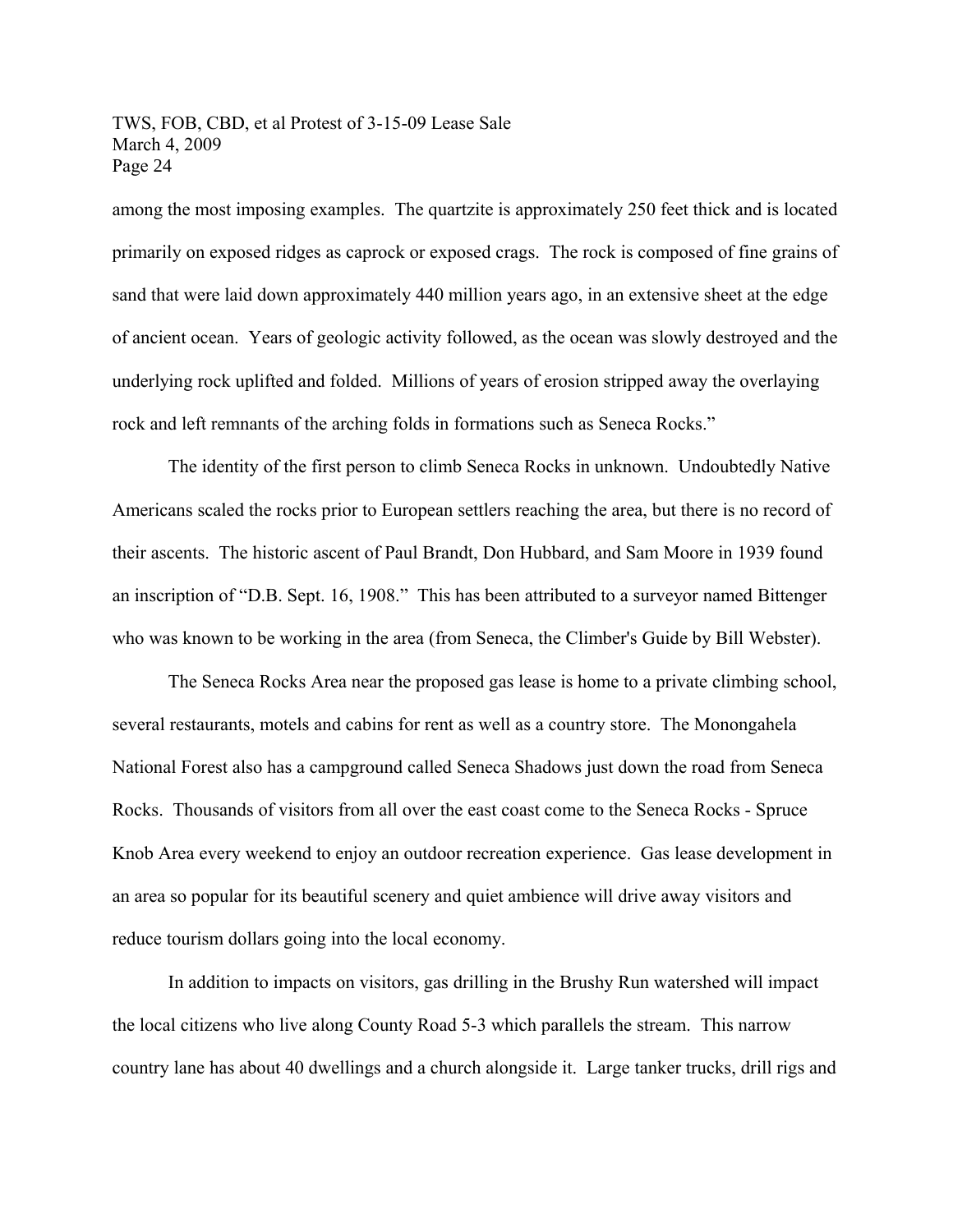tractor trailers with generators and the resultant disturbance to the county road will negatively impact the quality of life of these residents. Drilling in this area may change the quantity and flow pattern of the groundwater impacting the water wells of those living along County Road 5-3 Additionally, radioactive gas from the Marcellus and other rock units could rise through rock fractures and contaminate the groundwater, residential wells and residences. The radioactive gas could accumulate and concentrate in the wells and also in the basements of residences as radon gas (one of the daughter elements of the Radium 226 and 228 that occurs in the Marcellus Shale). These potential effects must be analyzed under NEPA. This must be corrected before a sale of this lease proceeds.

#### **J. Cultural Resources**

In failing to prepare any pre-leasing analysis under NEPA, the BLM and FS have failed to consider the adverse impacts oil and gas development will likely have on Spruce Knob - Seneca Creek cultural resources. This area is home to an extensive history. Cultural resource sites, many known and many yet undiscovered, are abundant in the area. Brushy Run is in the Seneca Creek Watershed. It empties into Seneca Creek just one mile above the Mouth of Seneca where Seneca Creek runs into the North Fork of the South Branch of the Potomac River in the shadow of Seneca Rocks. There has been constant movement through this area by Native Americans during both prehistoric and historic times as they followed the famous Seneca Trail along the Potomac River, which allowed the Algonquin, Tuscarora, and Seneca tribes to trade and make war. A branch of the Seneca Trail follows up Seneca Creek and across the Allegheny crest to the site of Elkins. There is evidence of Native Americans in the Seneca Rocks area that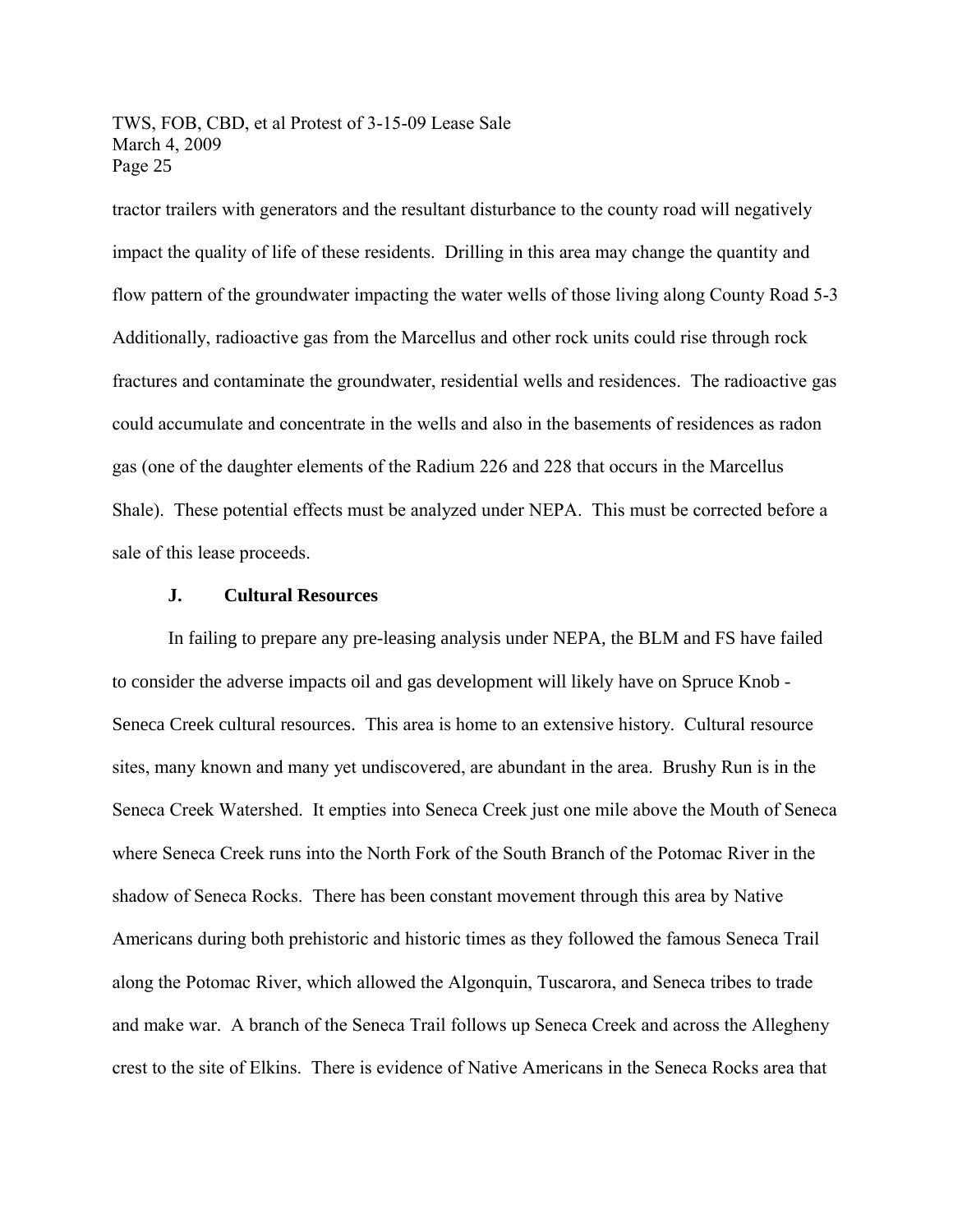dates from the archaic period several thousand years ago. Before the building of the current Visitor Center at Seneca Rocks, the site was excavated and archaeologists found evidence that two villages had occupied the site with the most recent dating from 600 years ago. Evidence of supporting posts revealed as many as a dozen dwellings with an estimated population of 150.

The first European settlers in the region appeared about 1746. At that time, West Virginia (or western Virginia as it was then) was the edge of the great wilderness. Within walking distance of the Seneca Rocks Discovery Center is the Sites Homestead. The home was originally constructed as a single-pin, log home in 1839 by Jacob Sites. In the 1860's additions were added by Jacob's son William. Jacob Sites moved into the North Fork of the Potomac Valley during the 1830's. Exterior renovations to the Homestead were completed in May of 1990, using locally available materials and skilled craftsmen.

The documented climbing history of the rocks began in 1935 with a roped ascent of the North Peak by Paul Brandt and Florence Perry. In the 1930's and 40's only a few climbers, mostly from the D.C. and Pittsburgh areas, attempted to climb Seneca Rocks.

In 1943-1944 the U.S. Army used the rocks to train mountain troops for action in the Apennines in Europe. Evidence of their climbing activities can still be found on the rocks. (Webster) Seneca Rocks was used as a training ground in assault climbing for US Army troops as part of the West Virginia Maneuver area. Coming from tent cities outside of Elkins, 100,000 troops were trained at Seneca Rocks in two week rotations.

These and other cultural resources in the area must be identified, protected and evaluated for inclusion in the National Register of Historic Places prior to lease development activities.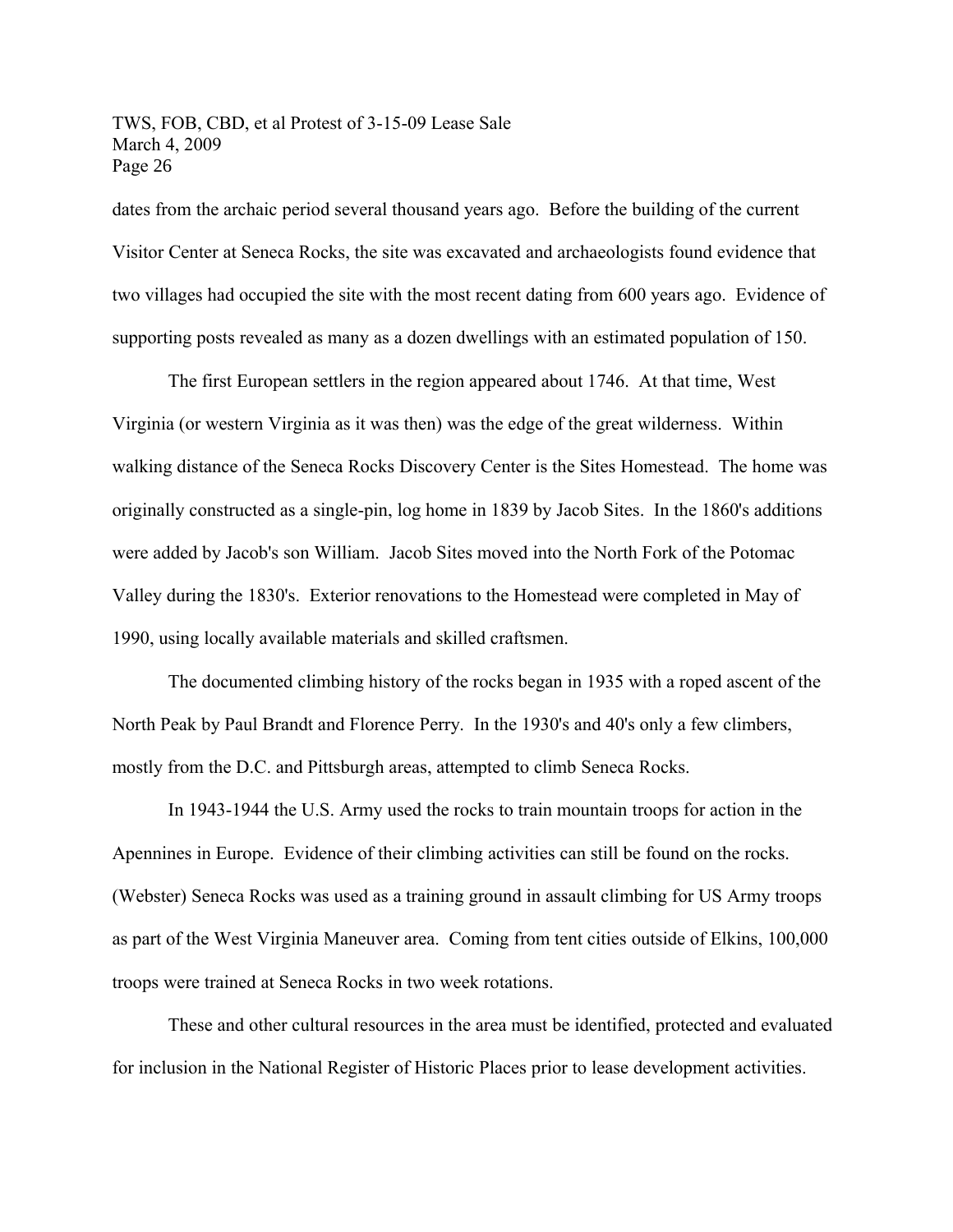The failure to prepare pre-leasing analysis under NEPA has left impacts to these resources unanalyzed and undisclosed. This must be corrected before a sale of this lease proceeds.

### **K. Climate Change**

NEPA analysis of the proposed oil and gas lease sale must include the climate change implications of the project. The Forest Service recently released policy direction on this issue in a January 13, 2009 memo, in which Chief Abigail R. Kimbell is quoted as saying that climate change is "one of the most urgent tasks facing the Forest Service" and "as a science-based organization, we need to be aware of this information and to consider it any time we make a decision regarding resource management, technical assistance, business operations, or any other aspect of our mission."

As described in the memo, two types of climate issues must be considered in project analysis. First, the effect of a proposed project on climate change (GHG emissions and carbon cycling): "Examples include: short-term GHG emissions and alteration to the carbon cycle caused by hazardous fuels reduction projects, GHG emissions from oil and gas field development, and avoiding large GHG emissions pulses and effects to the carbon cycle by thinning overstocked stands to increase forest resilience and decrease the potential for large scale wildfire."

Secondly, the effect of climate change on a proposed project: "Examples include: effects of expected shifts in rainfall and temperature patterns on the seed stock selection for reforestation after timber harvest and effects of decreased snow fall on a ski area expansion proposal at a marginal geographic location, such as a southern aspect or low elevation."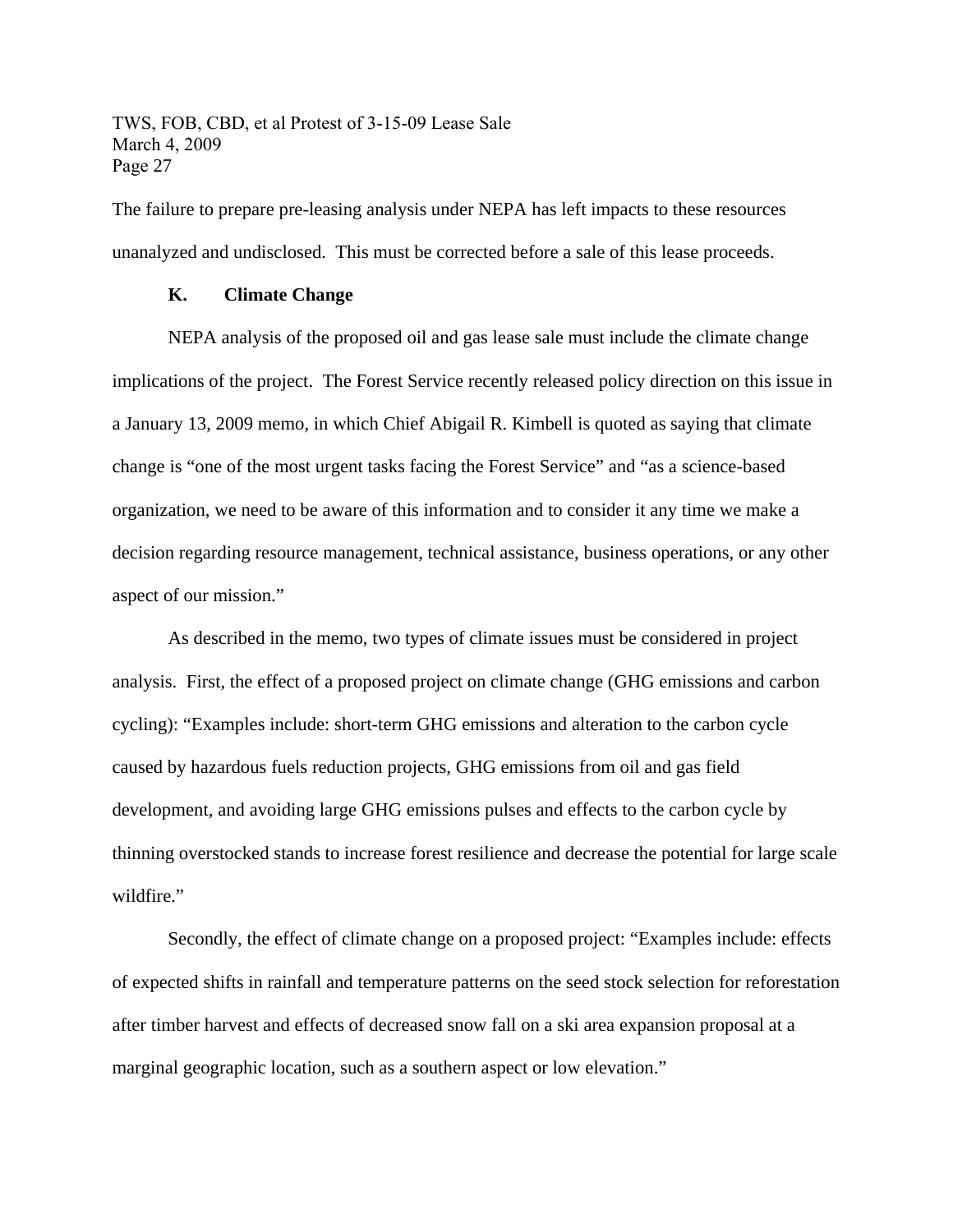Neither of these requirements has been met either now in any kind of site-specific analysis or in the previous oil and gas suitability decision upon which the agency relies. This must be corrected.

## **II. The FS and BLM Will Violate The ESA If They Offer This Lease For Sale.**

The FS and BLM would also violate the ESA were they to offer this lease for sale. The proper conclusion if listed species exist in the area is that leasing "may affect" those listed species, which triggers the requirement that the BLM and / or FS engage in consultation with Fish and Wildlife Service (FWS). The BLM and FS, as far as protesting parties have been able to determine, has not consulted on this lease sale. This violates the ESA.

As discussed above, species that may be affected by the proposed oil and gas drilling include the Indiana bat, Virginia big-eared bat, and the Cheat Mountain salamander. In particular, in light of the new information and devastating threat of white nose syndrome to hibernating bats, the BLM and FS are bound by law and the tenets of careful, science-based management, to consult with the FWS on this specific project. Given that white nose syndrome is now confirmed in four hibernacula in Pendleton County, not far from the proposed development, extreme caution with any activity affecting bat habitat is warranted. This is especially true for an action, such as oil and gas drilling, that will affect both the surface environment, where bats forage, swarm, mate, and roost, and the sub-surface, karst environment, where bats hibernate and some, such as the Virginia big-eared, also roost and birth young.

In addition, the production and consumption of fossil fuel-based energy sources has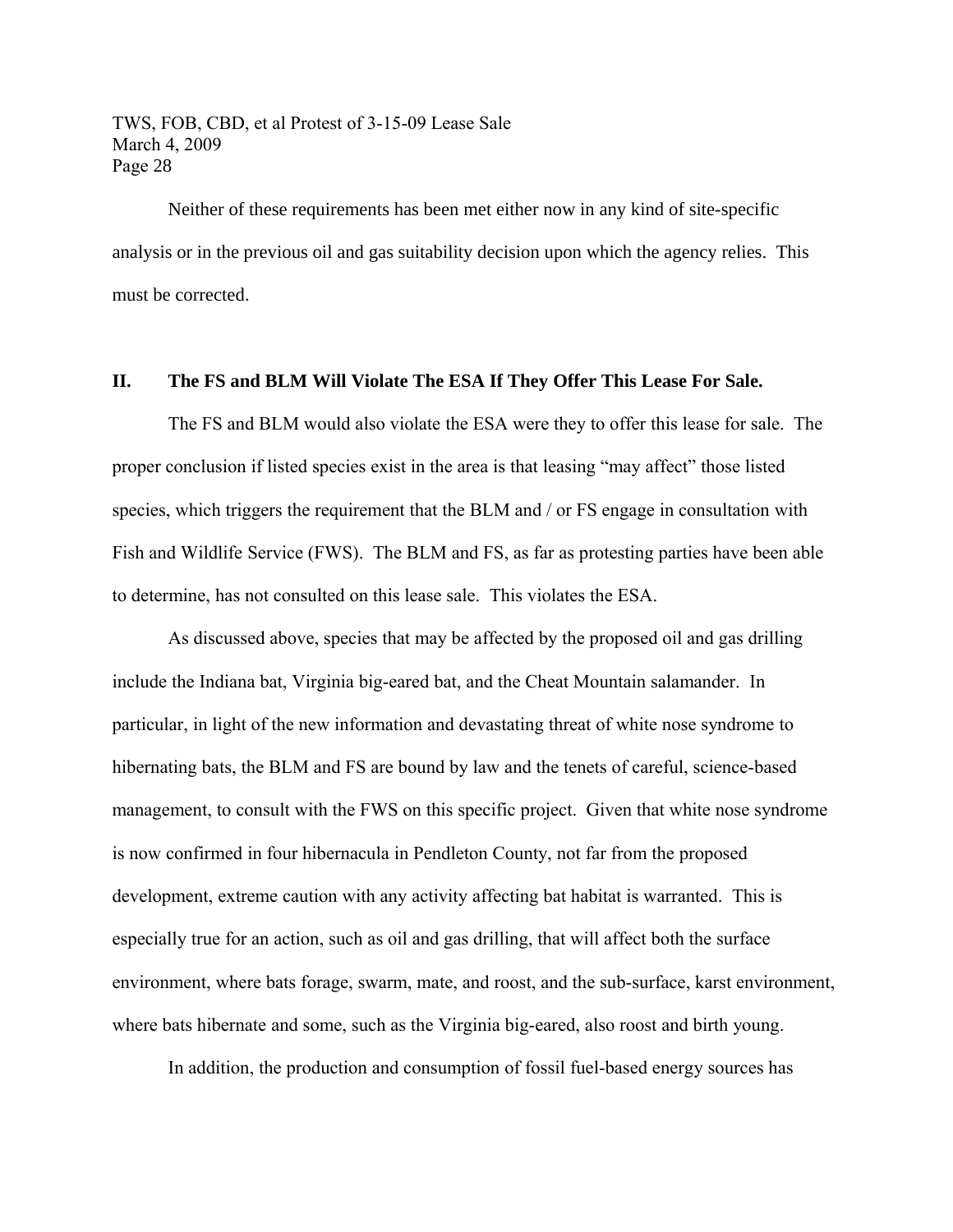known impacts on global climate. The impacts of global climate change include threats to species both close to the site of development and those far removed, all of whom in varying ways are harmed by increasing temperatures and/or other rapid shifts in climatic patterns that make their present habitat less suitable. Climate change has been cited as one potential cause of bat declines in North America, and scientists have speculated it may be a factor in white nose syndrome. Climate change is also threatening to shrink the already limited habitat of high elevation species, such as the Cheat Mountain salamander and the recently delisted West Virginia northern flying squirrel. Thus, the BLM and FS need to consult with FWS on the climate impacts associated with the proposed oil and gas drilling, energy production and consumption, as they may affect federally-listed species.

The ESA requires federal agencies to consult with the FWS regarding the impacts of proposed federal actions on threatened and endangered species. 16 U.S.C.  $\S$  1536(a)(2). Further, as the ESA's implementing regulations make absolutely clear, "[e]ach federal agency shall review its actions *at the earliest possible time*" to determine whether an action may affect protected species, and, if so, to engage in the appropriate level of conferral. 50 C.F.R. § 402.14(a) (emphasis added); see also [Wilderness Soc'y v. Wisely, 524 F. Supp. 2d 1285, 1301](http://www.lexis.com/research/xlink?app=00075&view=full&searchtype=get&search=524+F.+Supp.+2d+1301)  [\(D. Colo. 2007\)](http://www.lexis.com/research/xlink?app=00075&view=full&searchtype=get&search=524+F.+Supp.+2d+1301) ("the BLM's duty to confer with the FWS arises as of the time that it was possible for the two agencies to engage in meaningful conference regarding the decision to be made"). Thus, the BLM and FS must consult with the FWS over the impacts to Indiana bats and Virginia big-eared bats on the proposed oil and gas lease sale. The BLM's and FS' failure to initiate consultation with FWS violates the ESA.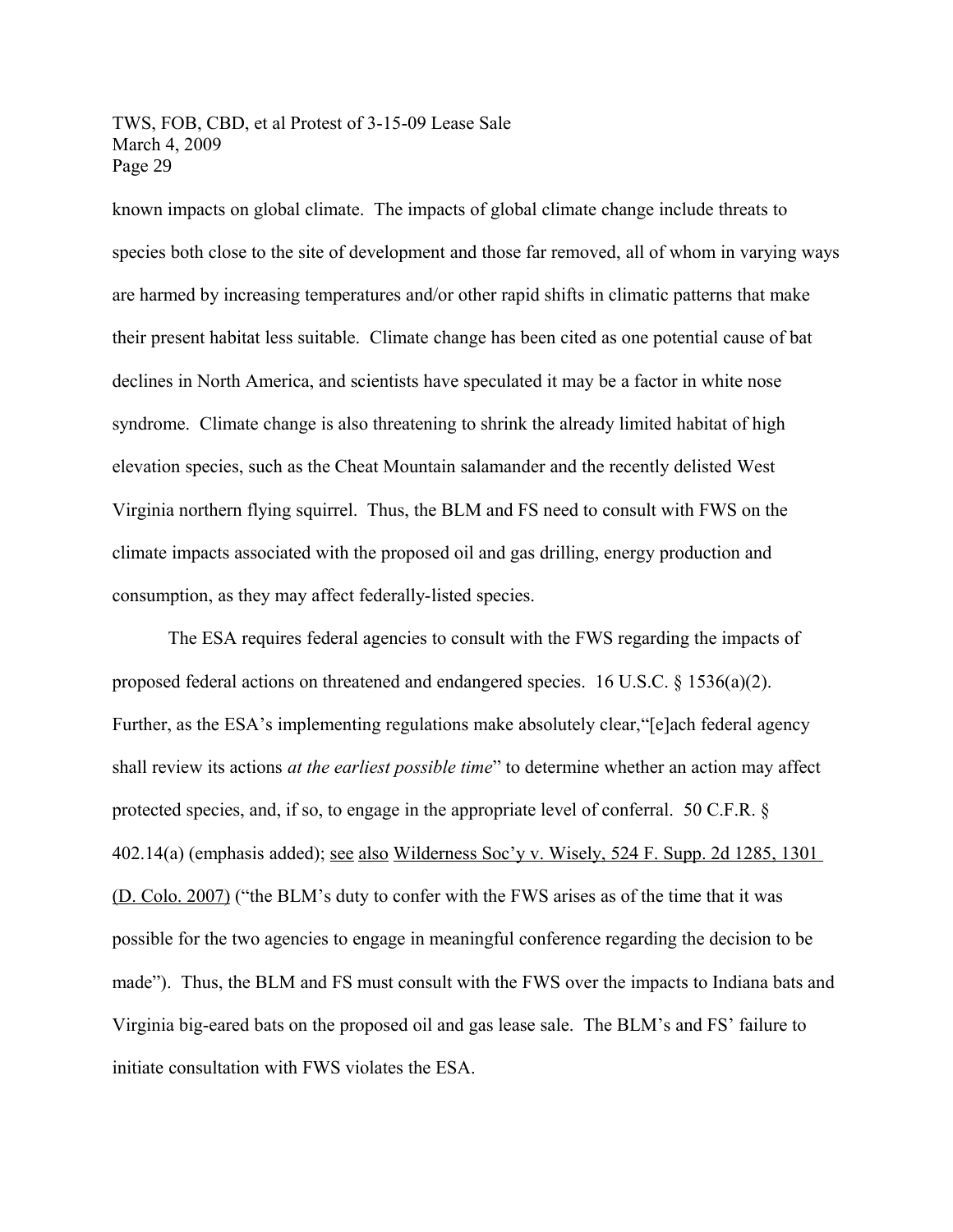Further, because the oil and gas development will exacerbate global climate change, the BLM and FS must consult with FWS over the impacts that the proposed oil and gas development and consumption will have on other protected species that are threatened by global climate change.

#### **III. The BLM and FS Will Violate NFMA If They Offer This Lease For Sale.**

The BLM and FS would also violate the National Forest Management Act (NFMA) were they to offer these leases for sale. Under the NFMA, decisions implementing a Land Management Plan ("LMP") must be consistent with the plan. 16 U.S.C. § 1604(i). Lease stipulations implement Forest Plan standards. Failure to include them here means leasing activities would proceed that were not consistent with the Forest Plan. Missing lease stipulations that should have been addressed in the current lease sale include stipulations implementing Forest Plan standards for the endangered Virginia big-eared bat, endangered snowshoe hare, the endangered Cheat Mountain salamander, threatened and endangered plant species, the effects on coldwater fisheries, and the effects on wetlands, among others.

Lease stipulations for the protection of bats should include Forest Plan standards prohibiting surface and sub-surface disturbance within close proximity of bat habitat. For example, for Virginia big-eared bats, Standard TE 19: "Seismic exploration is prohibited within 200 feet of hibernacula, maternity colonies, or bachelor colonies unless it can be demonstrated that it would not have an adverse impact on bat populations or habitat." Also, Standard TE 21, "New road or trail construction is prohibited within 200 feet of hibernacula, maternity colonies,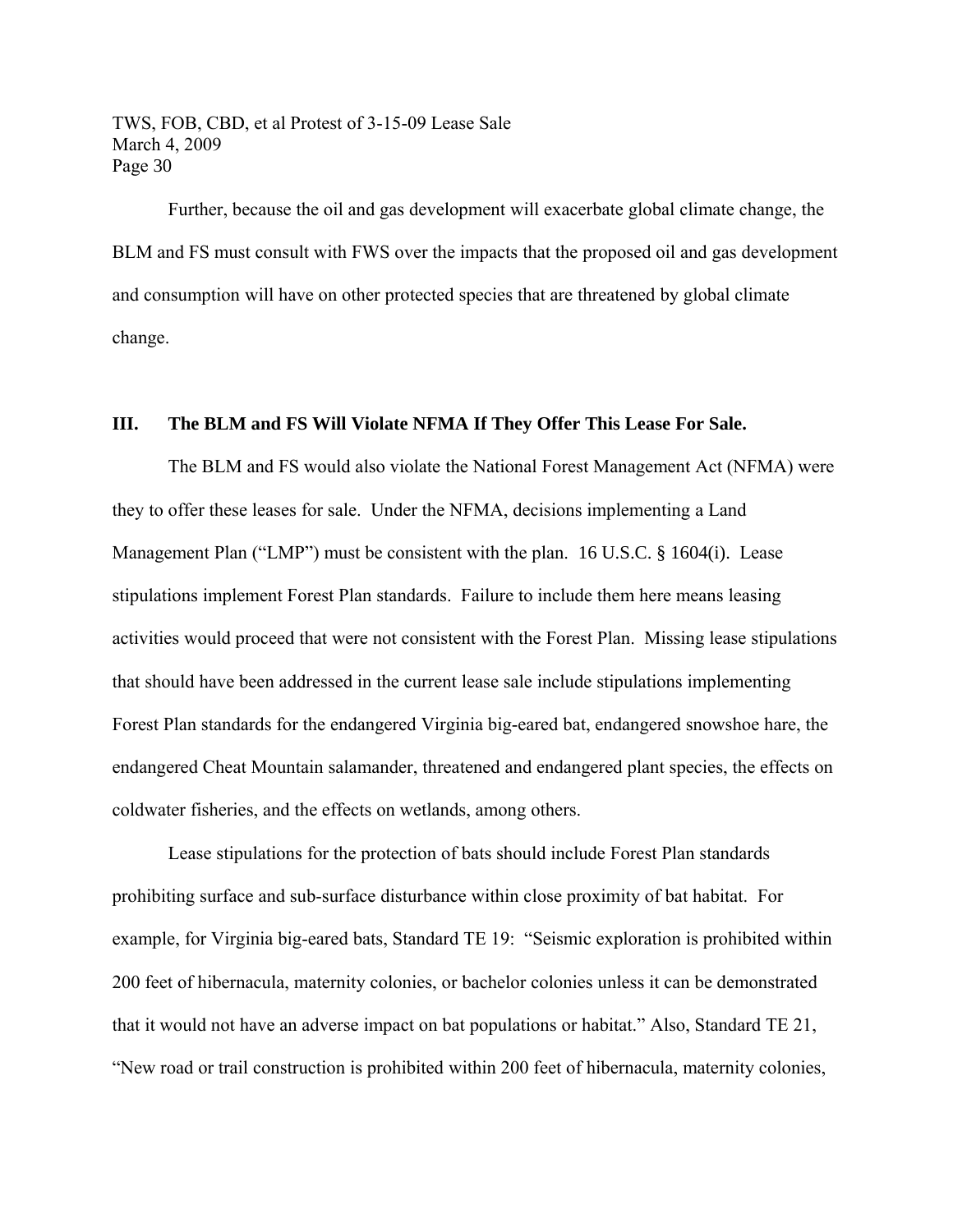or bachelor colonies." Monongahela LRMP 2006 at II-23.

For Indiana bats, stipulations for lease should include standards intended to protect maternity habitat, primary range, key areas, and hibernacula. For example, Standard TE 38, "Special use permits and federal mineral exploration and development may be allowed within the primary range if they are compatible with Indiana bat management." Emphasis added. And Standard TE39, "Explosives may be allowed within the primary range if it can be demonstrated that this activity will not have an adverse effect on bat populations or habitat." Emphasis added. Id. at II-25.

The Forest Plan should have been examined closely and lease stipulations written to cover all applicable Forest Plan standards before the lease sale notice was posted. The parcels proposed for leasing should be withdrawn until this occurs.

# **IV. The BLM and FS Will Violate West Virginia State Antidegradation Water Standards (Tier 3) If They Offer This Lease For Sale.**

The Clean Water Act establishes guidelines for States to regulate discharges into State waters and mandates that they develop an anti-degradation policy to further protect waters. West Virginia's anti-degradation implementation rule assigns waters a classification based on many factors. "Tier 3" protection affords the highest levels of protection to Outstanding National Resource Waters (ONRW) which are defined as Waters Located in Federal Wilderness Areas, Waters Located in State Parks, National Parks and National Forests, Specifically Designated Federal Waters and High Quality and Naturally Reproducing Trout Waters. Tier 3 waters cannot be degraded, but can be improved. Additionally, discharges upstream of a Tier 3 segment are prohibited from degrading the water quality of Tier 3 water.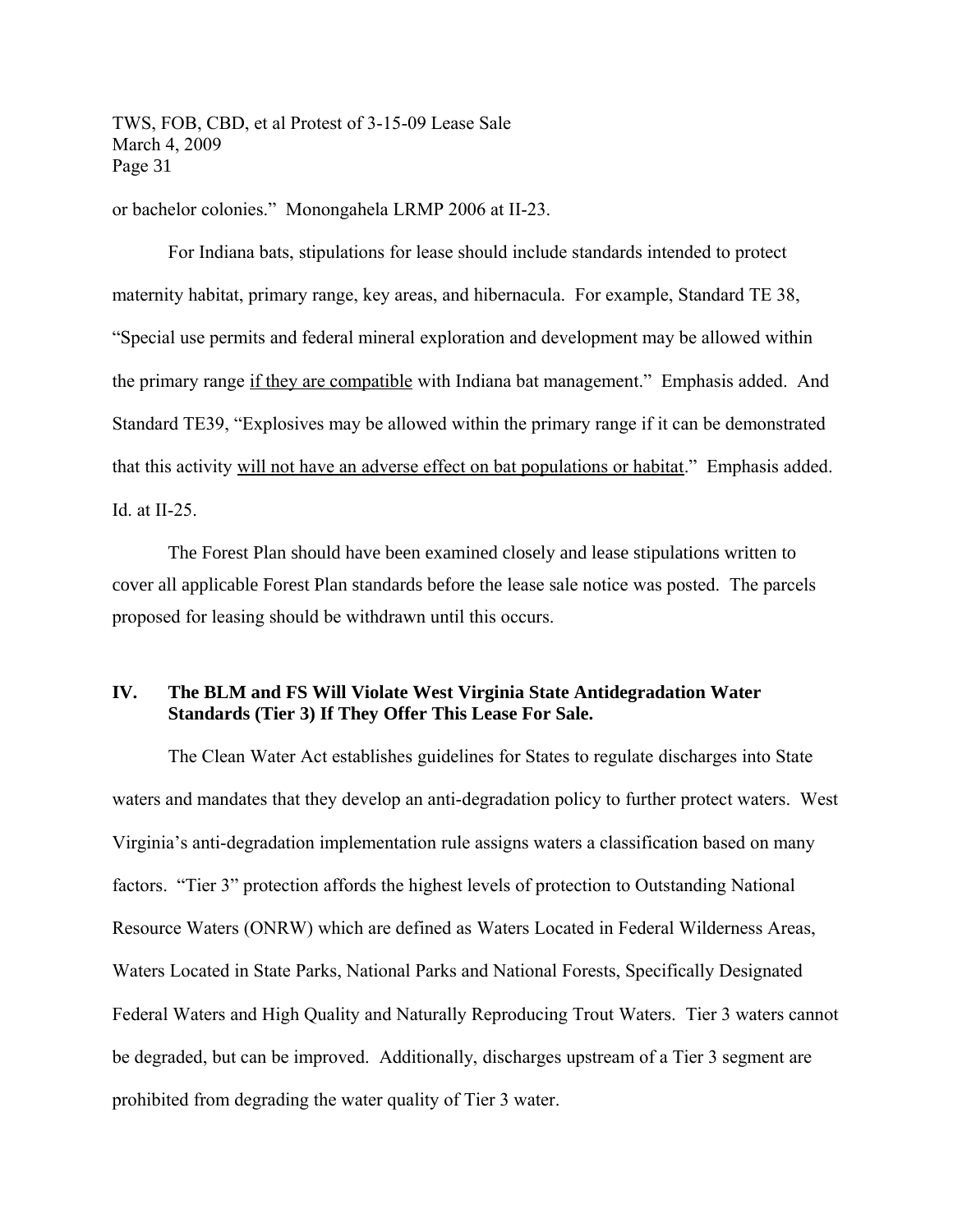West Virginia §47-2-2 Subsection 4.1.c. states that waters to be included in a Tier 3 determination are defined in part as "waters in national parks and forests which are high quality waters or naturally reproducing trout streams". Whereas Brushy Run was determined in a stream survey in 1986 to be have a naturally reproducing population of native brook trout, all sections of this stream (three in total and two on the specific parcel up for auction) that transect areas of the Monongahela National Forest are to be classified as Tier 3 streams for the purposes of determining the standards of water quality that must be maintained. Additionally, the intervening section of Brushy Run, which flows through a privately held parcel is determined to be a Tier 2 stream based on the same standards, with the only limiting factor being the ownership of the surrounding land.

The statute further states in §60-5-6 Subsection 6.1 that Tier 3 waters "are to be maintained, protected and improved where necessary. Any proposed new or expanded regulated activity that would degrade (result in a lowering of water quality) a water body that has been designated an Outstanding Natural Resource Water (ONRW), other than temporary lowering of water quality, is prohibited." All activities related to any and all new uses within and in fact near the riparian boundaries and prescribed buffer zone that would result in any impact including but not limited to, non-precipitation related sedimentation and discharge would adversely affect this stream.

Accordingly, regarding the protection of Tier 2 level streams the same Rule in subsection 5.6.b. states that "In allowing any degradation, the agency shall assure water quality adequate to protect existing uses fully." Since Brushy Run is known to be a naturally reproducing trout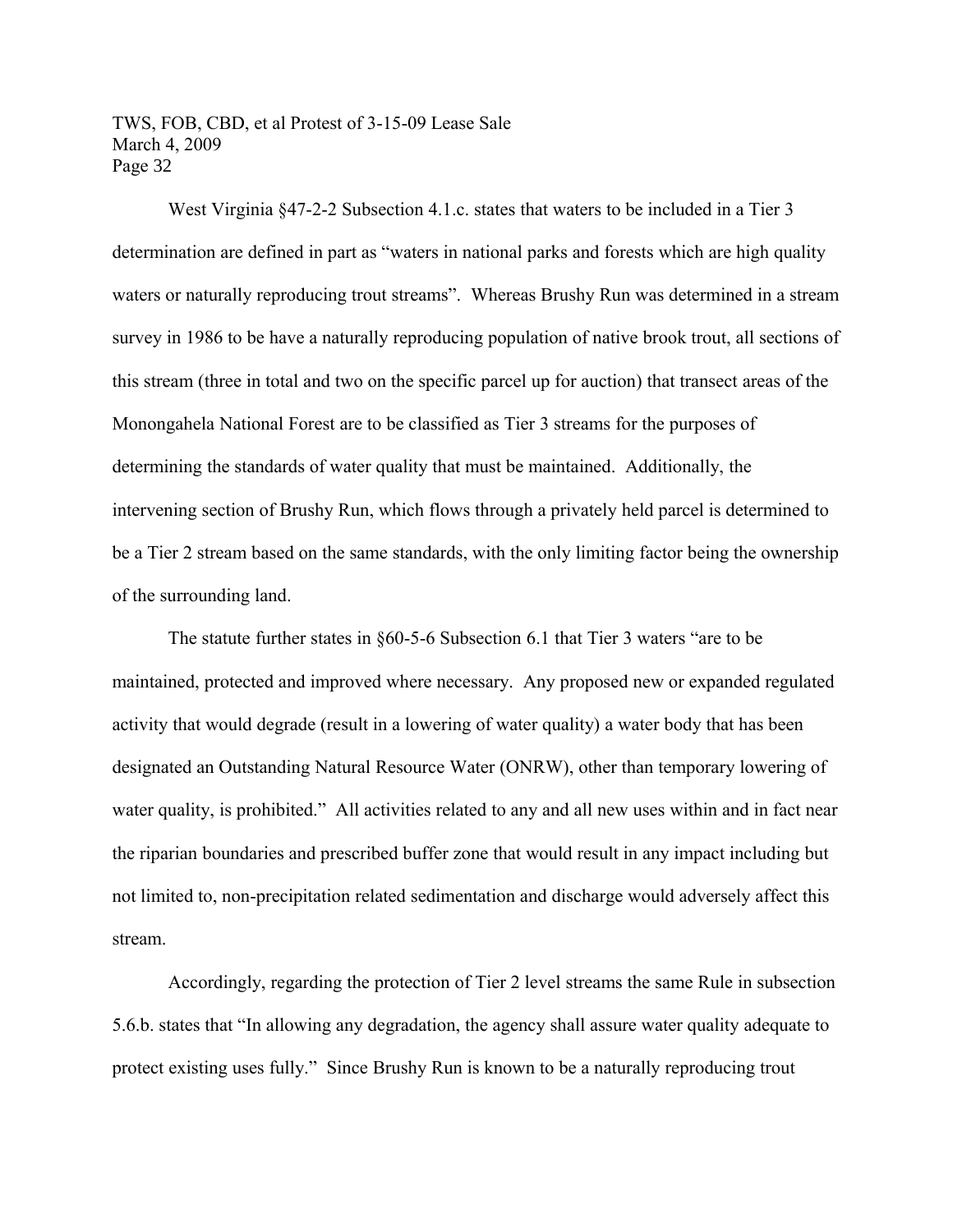stream, it must be maintained as such. Any impact could potentially affect the current standing as a trout fishing stream and therefore affect economic benefits to the outlying communities. Additionally, subsection 5.6.c states that "Degradation for Tier 2 shall be deemed significant if the activity results in a reduction in the water segment's available assimilative capacity (the difference between the baseline water quality and the water quality criteria) of ten percent or more at the appropriate critical flow condition(s) for parameters of concern. Baseline water quality must be established before any such determination of affect can take place and these very critical points should be considered in depth before any leasing action is taken."

We believe any lease development activities in this area would result in degradation of water quality given the proximity of water resources and the karst topography.

# **V. The BLM and FS Will Violate the Clean Water Act (CWA) and State of West Virginia Category B2 Trout Stream Protection Requirements If They Offer This Lease For Sale.**

In accordance with the federal Clean Water Act, the State of West Virginia designates uses for every stream, river, and lake. The designated use of particular concern here is Category B-2, "trout waters". Category B provides for the propagation and maintenance of fish and other aquatic life. Category B-2 or "trout waters" are defined by Title 47 Legislative Rule West Virginia Department of Environmental Protection, Water Resources Series 2 Requirements Governing Water Quality Standards in section 2.19 as waters which sustain year-round trout populations. Excluded are those waters which receive annual stockings of trout but which do not support year-round trout populations.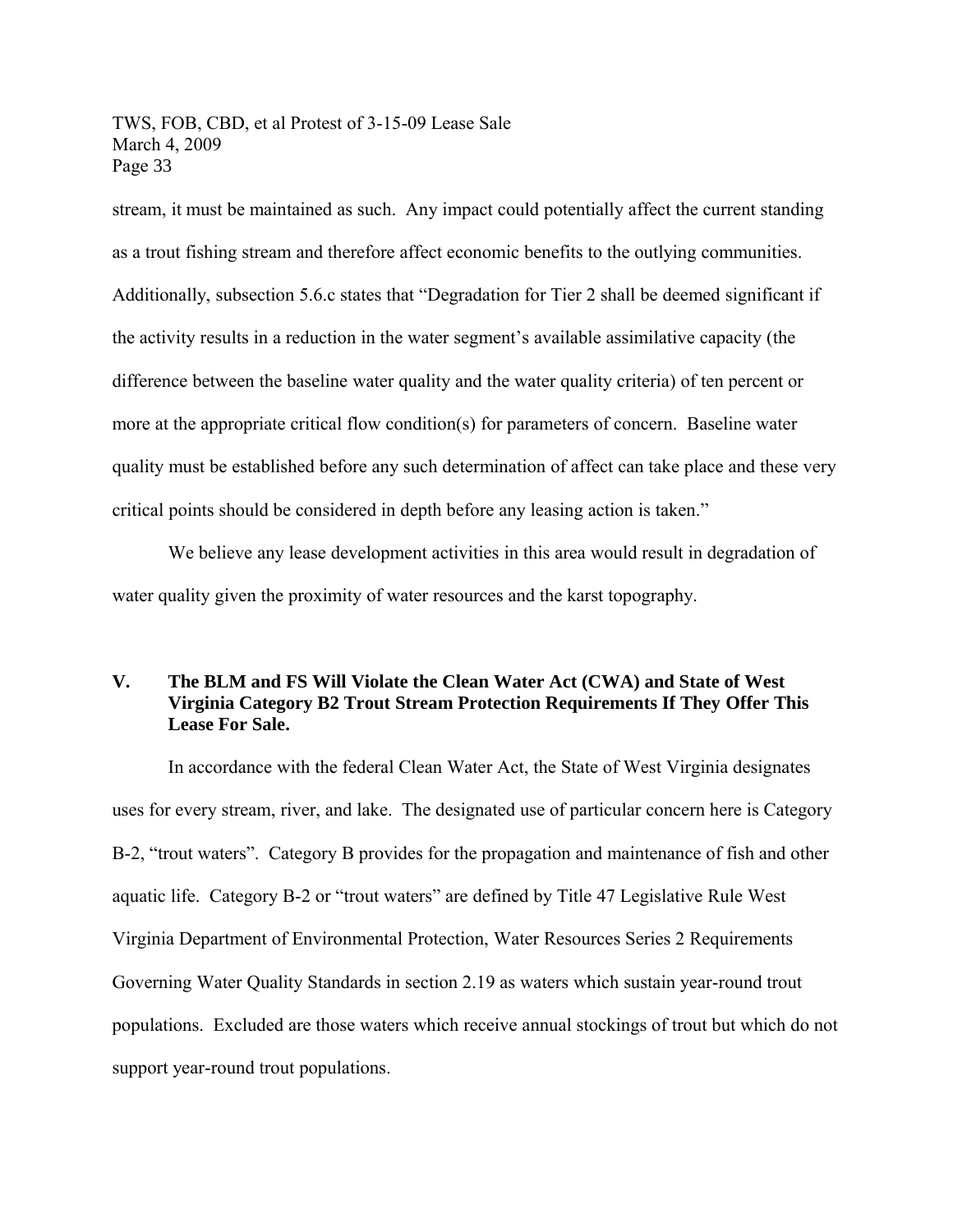Brushy Run, with its naturally reproducing native brook trout population, is a B-2 Trout Stream. B-2 Trout Streams are held to a higher standard for Water Quality than other fisheries because of the sensitivity to change in turbidity, temperature and other environmental factors that can so easily affect brook trout. Among those things for which the acceptable standard is more stringent are: aluminum, dissolved aluminum, ammonia, dissolved hexavalent chromium, dissolved oxygen, iron, nitrate, silver, temperature, total residual chlorine and turbidity.

We believe any lease development activities in this area would result in degradation of the trout fishery given the proximity of Brushy Run, other threats to its water quality described above and the karst topography.

#### **VI. The BLM and FS Will Violate the NHPA If They Offer This Lease For Sale.**

Section 106 of the National Historic Preservation Act (NHPA) requires federal agencies to take into account the effects of their undertakings on historic properties and afford the Advisory Council on Historic Preservation (ACHP) a reasonable opportunity to comment on such undertakings. 36 CFR § 800.1. To satisfy the Section 106 compliance requirement, the Responsible Agency Official must also consult with the State Historic Preservation Officer(s) (SHPO), and appropriate Tribes and/or Tribal Historic Preservation Officer(s) (THPO).

In waiting to fulfill Section 106 responsibilities until after lease parcels have been auctioned, the Forest Service and BLM abrogate their responsibilities under the NHPA. The ACHP, SHPO and THPO(s) are left to consult not on whether oil and gas development activities take place, but on how to potentially mitigate these effects on National Register eligible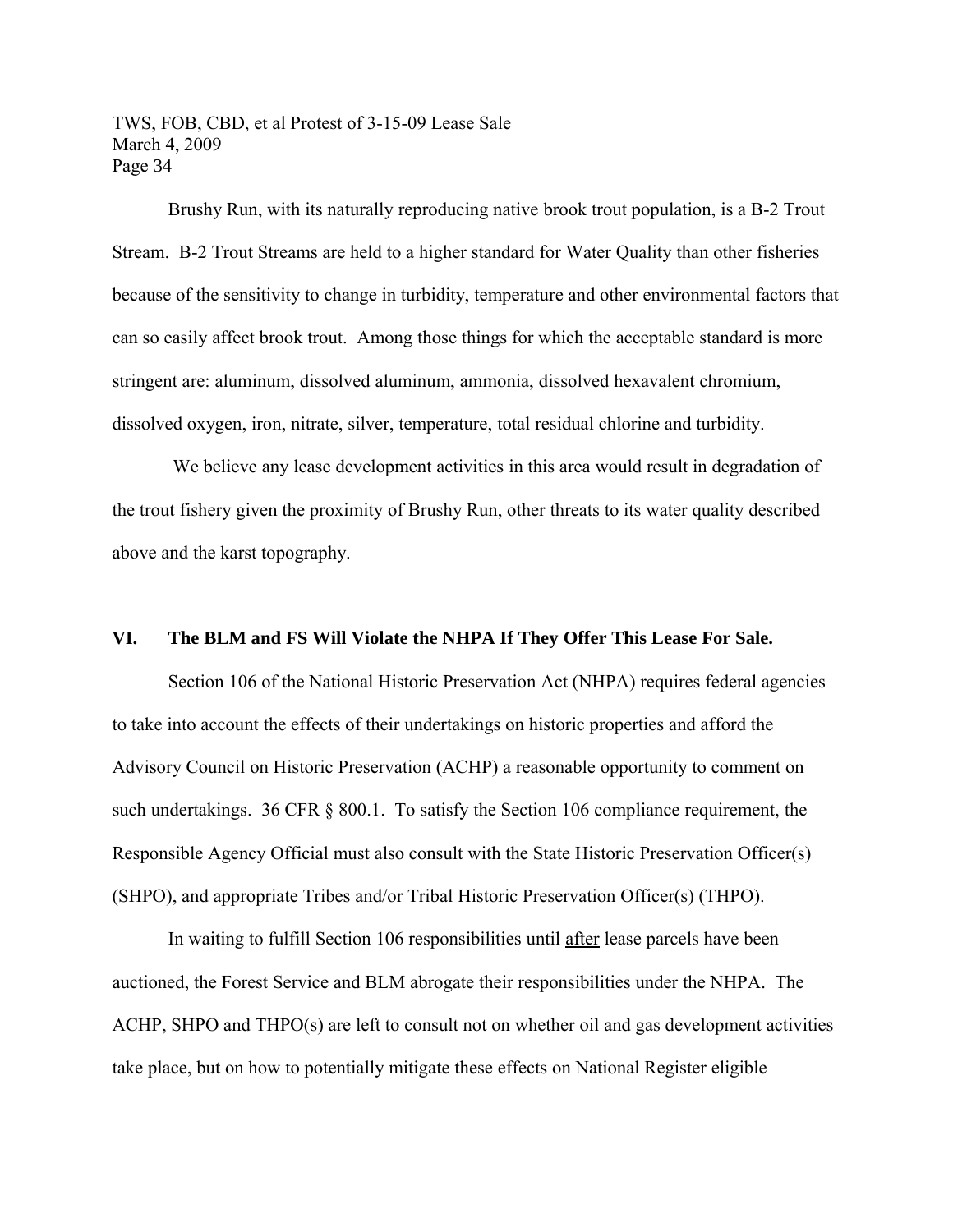properties. Federal agencies should engage in consultation under Section 106 before lease auctions. Sale announcements should contain appropriate stipulations to protect eligible resources should leasing move forward. This must be corrected in the case of this lease package given the cultural resources in the area described above.

# **VII. The BLM Will Violate Its Own February 13th, 2009 Memorandum from the Acting Director to State Directors If It Offers This Lease For Sale.**

The BLM would also violate its own recent internal direction were it to offer these leases for sale. On February 13, 2009 the acting Director of the Bureau of Land Management issued a Memorandum to all State Directors (see attached) requiring certain steps be followed to "allow for a full review of parcels prior to an oil and gas lease sale." These steps include preparation of an initial briefing paper to the Washington Office of the BLM 50-55 days prior to the lease sale (approximately one week prior to the date the notice of lease sale is posted).

Information to be provided in this initial briefing paper includes discussion of roadless characteristics, whether any of the parcels are in citizen proposed wilderness and whether any of the parcels involve any Endangered Species or BLM-sensitive species issues. Clearly, this lease parcel meets these conditions.

This direction was issued after this lease sale advertisement period had started. We believe the BLM should have withdrawn this parcel from consideration at this time and prepared the required briefing paper for consideration for future leasing.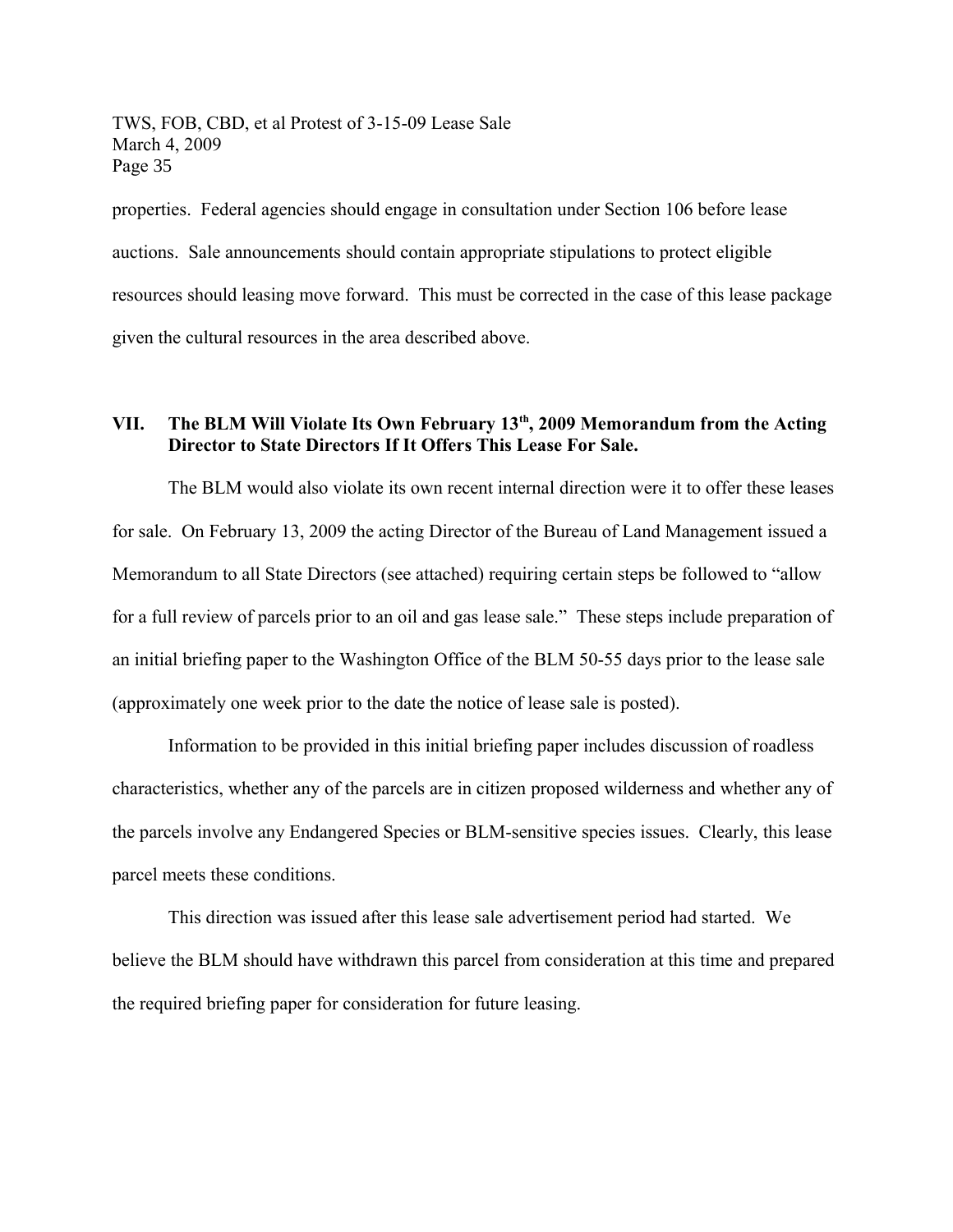#### **REQUEST FOR RELIEF**

TWS, FOB, CBD, FOBPC, WVWC, WVHC, FOAF, SOPH, and the LMPA request that BLM withdraw the protested parcel from the March 2009 Competitive Oil and Gas Lease Sale until such time as the BLM and FS have complied with NEPA, NFMA, ESA, CWA, WV Code of State Rules Title 47 Series 2 Requirements Governing Water Quality Standards, WV Code of State Rules Title 60 Series 5 Antidegradation Implementation Procedures, NHPA and the requirements of the recent BLM memorandum dated February 13<sup>th</sup>, 2009. In addition, the BLM should not accept any more parcels for lease auction until the FS has updated their oil and gas suitability decision under NEPA and the NFMA.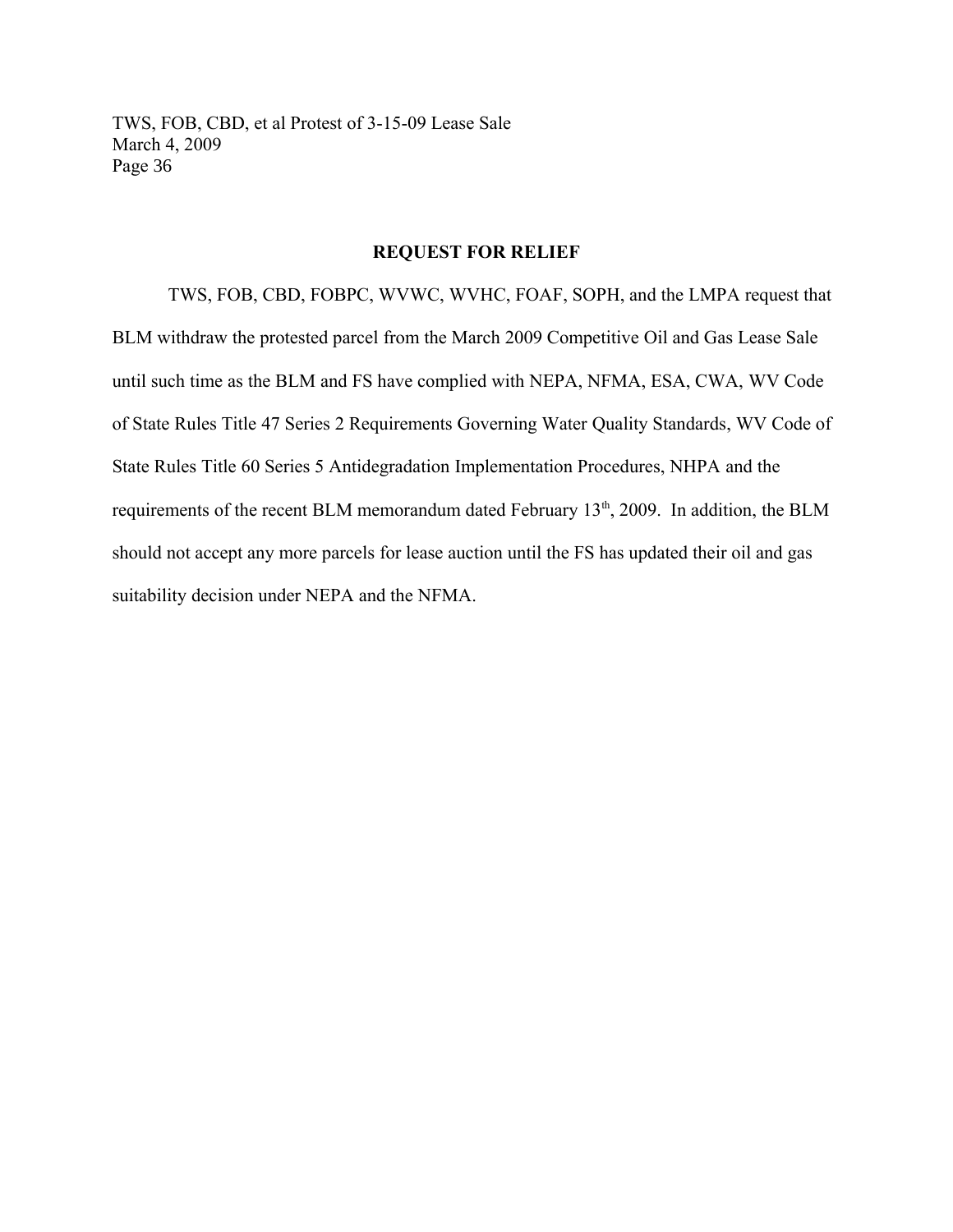This protest is brought by The Wilderness Society, the Friends of Blackwater, the Center for Biological Diversity, the Friends of Beautiful Pendleton County, the West Virginia Wilderness Coalition, the West Virginia Highlands Conservancy, the Friends of the Allegheny Front, the Stewards of the Potomac Highlands, and the Laurel Mountain Preservation Association.

Mary C. Krueger Forest Policy Analyst The Wilderness Society 950 Pearl Hill Road Fitchburg, MA 01420 (978) 342-2159 [mary\\_krueger@tws.org](mailto:mary_krueger@tws.org)

Judith Holyoke Schoyer Rodd Director - Friends of Blackwater 501 Elizabeth St., Room 3 Charleston, WV 25311 (304) 345-7663 [roddj@hotmail.com](mailto:roddj@hotmail.com)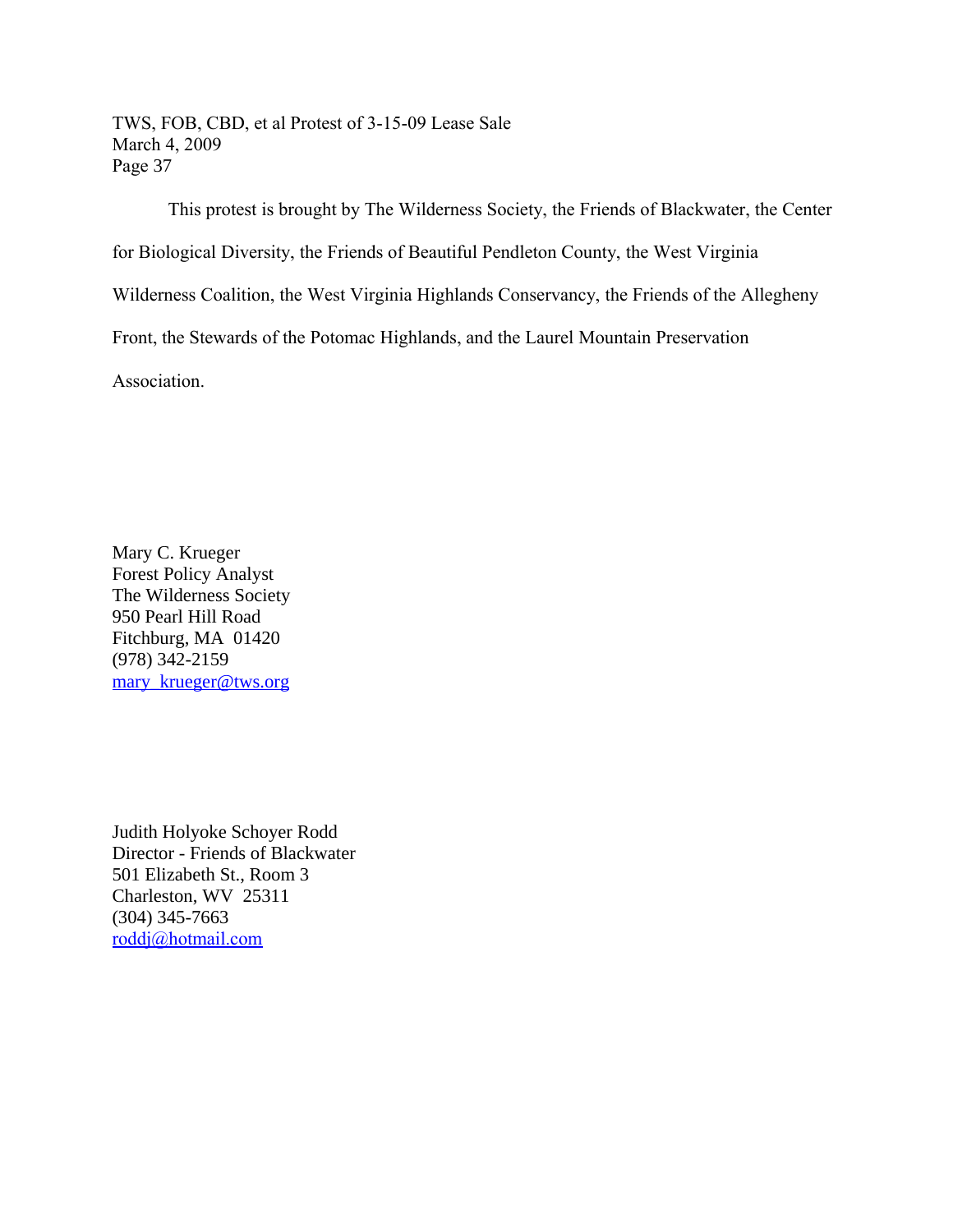Mollie Matteson Conservation Advocate Center for Biological Diversity Northeast Field Office P.O. Box 188 Richmond, VT 05477 (802) 434-2388 [mmatteson@biologicaldiversity.org](mailto:mmatteson@biologicaldiversity.org)

Larry V. Thomas President Friends of Beautiful Pendleton County, Inc. P.O. Box 218 Franklin, WV 26807 304-567-2602 [larryvthomas@aol.com](mailto:larryvthomas@aol.com)

Mike Costello Coordinator West Virginia Wilderness Coalition P.O. Box 568 Morgantown, WV 26507 (304) 437-1082 [michael.costello@wvwild.org](mailto:michael.costello@wvwild.org)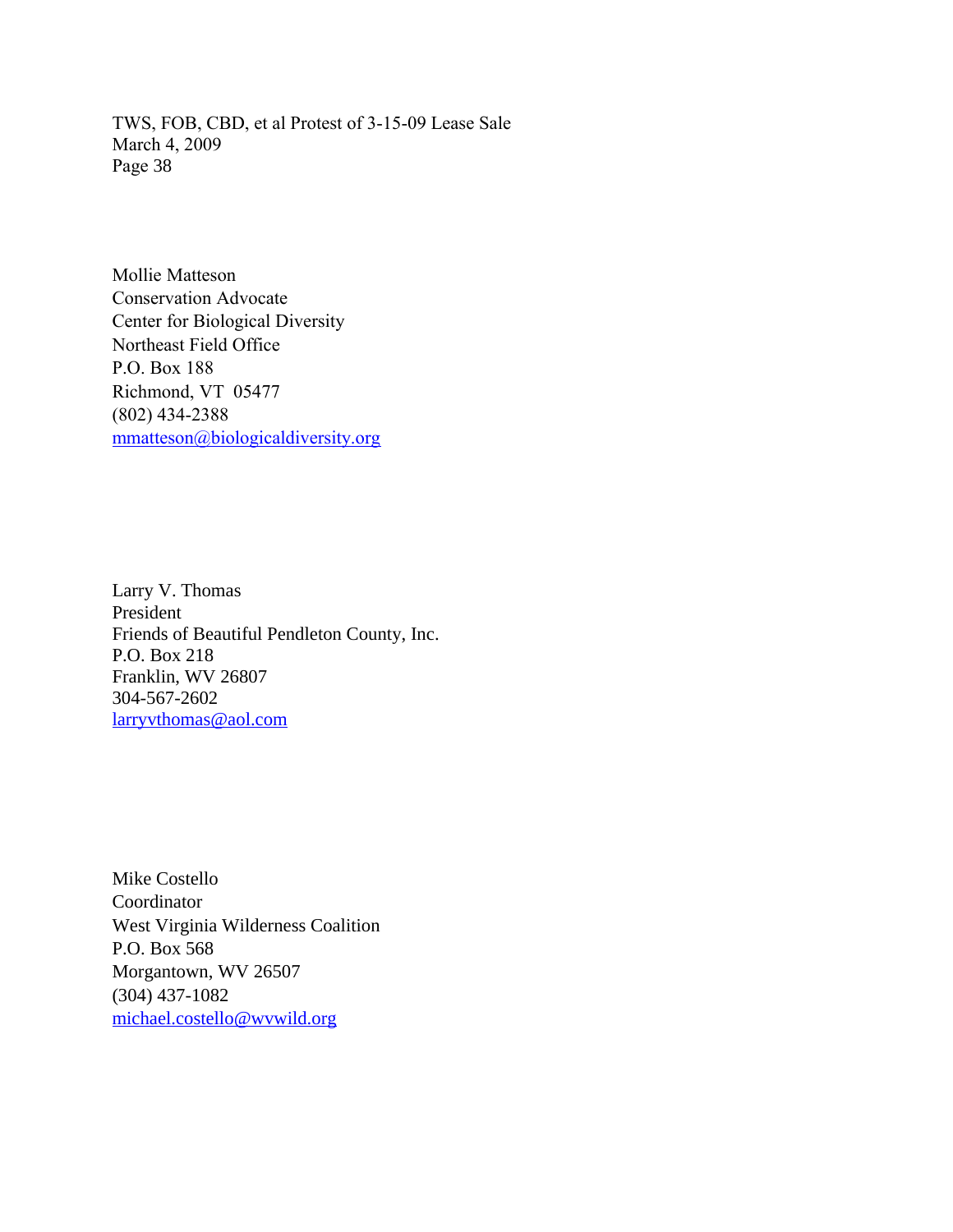Hugh Rogers President West Virginia Highlands Conservancy PO Box 306 Charleston, WV 25321 (304) 636-2662 [hugh.rogers@gmail.com](mailto:hugh.rogers@gmail.com)

Donna Cook President Friends of the Allegheny Front HC 80, Box 69 Maysville, WV 26833 (703) 620-2681 [foaf2@yahoo.com](mailto:foaf2@yahoo.com)

Paul Burke President Stewards of the Potomac Highlands Post Office Box 455 Wardensville, WV 26851 (304) 876-2227 [numbersinstitute@juno.com](mailto:numbersinstitute@juno.com)